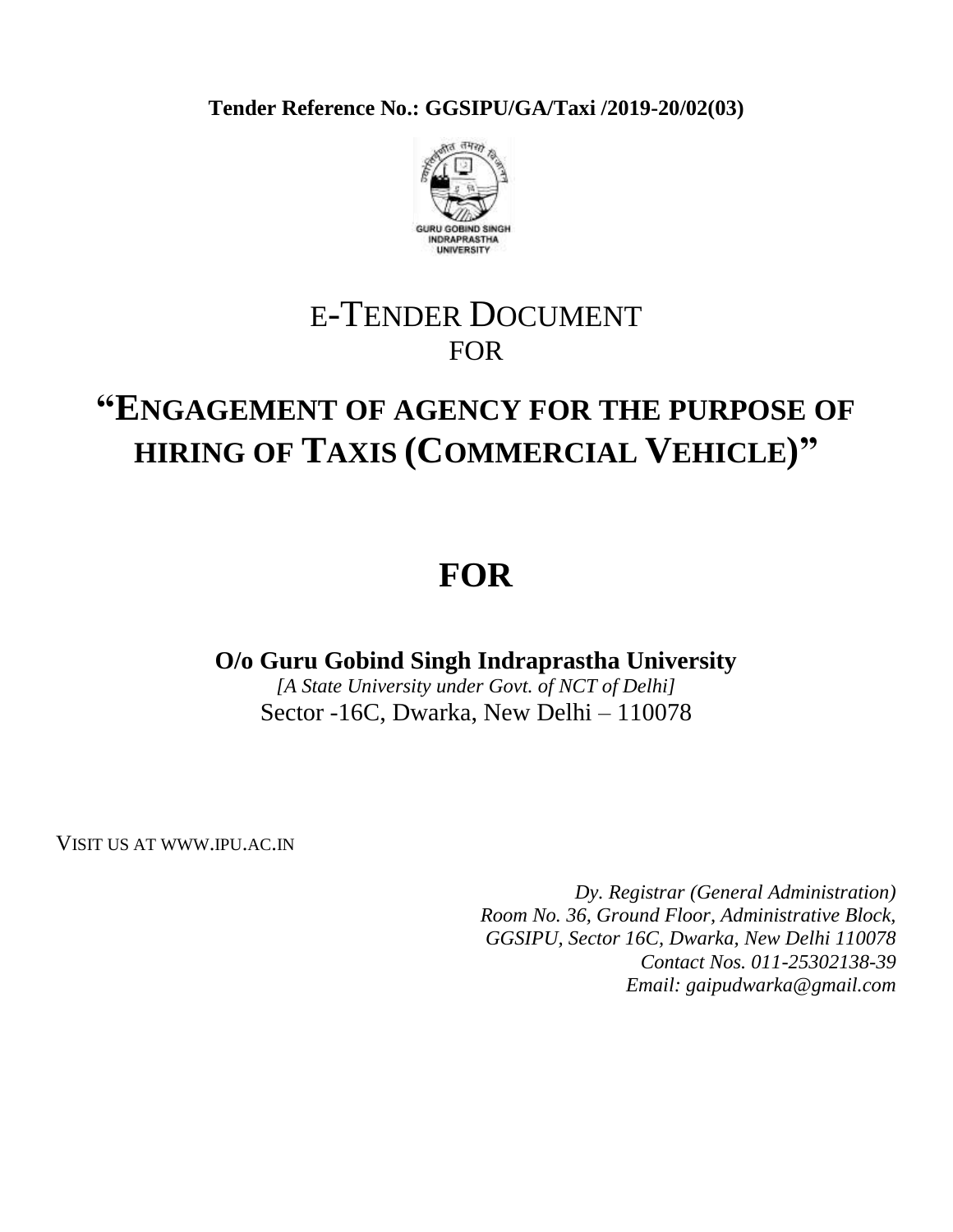

# GURU GOBIND SINGH INDRAPRASTHA UNIVERSITY SECTOR-16 C, DWARKA, NEW DELHI- 110078 TEL. NO. – 011-25302138/25302139

# **TABLE OF CONTENTS**

| S. No.   | <b>Description</b>                                                      | Page No.              |
|----------|-------------------------------------------------------------------------|-----------------------|
| 1.       | Notice--Inviting Tender                                                 | $\mathfrak{Z}$        |
| 2.       | Section-I--Instructions to Online Bidders                               | 4 to 14               |
| 3.       | Section-II--Information regarding Technical Eligibility<br>(Annexure A) | 15 to 27<br>$(15-16)$ |
| 4.       | (Annexure B)                                                            | 17                    |
| 5.       | (Annexure C)                                                            | 18                    |
| 6.       | (Annexure D)                                                            | 19                    |
| 7.       | (Annexure E)                                                            | 20                    |
| 8.       | (Annexure F)                                                            | $21\,$                |
| 9.       | (Annexure G)                                                            | $22 - 23$             |
| 10.      | (Annexure H)                                                            | 24                    |
| $11. \,$ | (Annexure I)                                                            | $25 - 26$             |
| 12.      | (Annexure J)                                                            | $27\,$                |
| 13.      | Section-III--Financial bid Part - I & Part - II (Annexure-K)            | 28-29                 |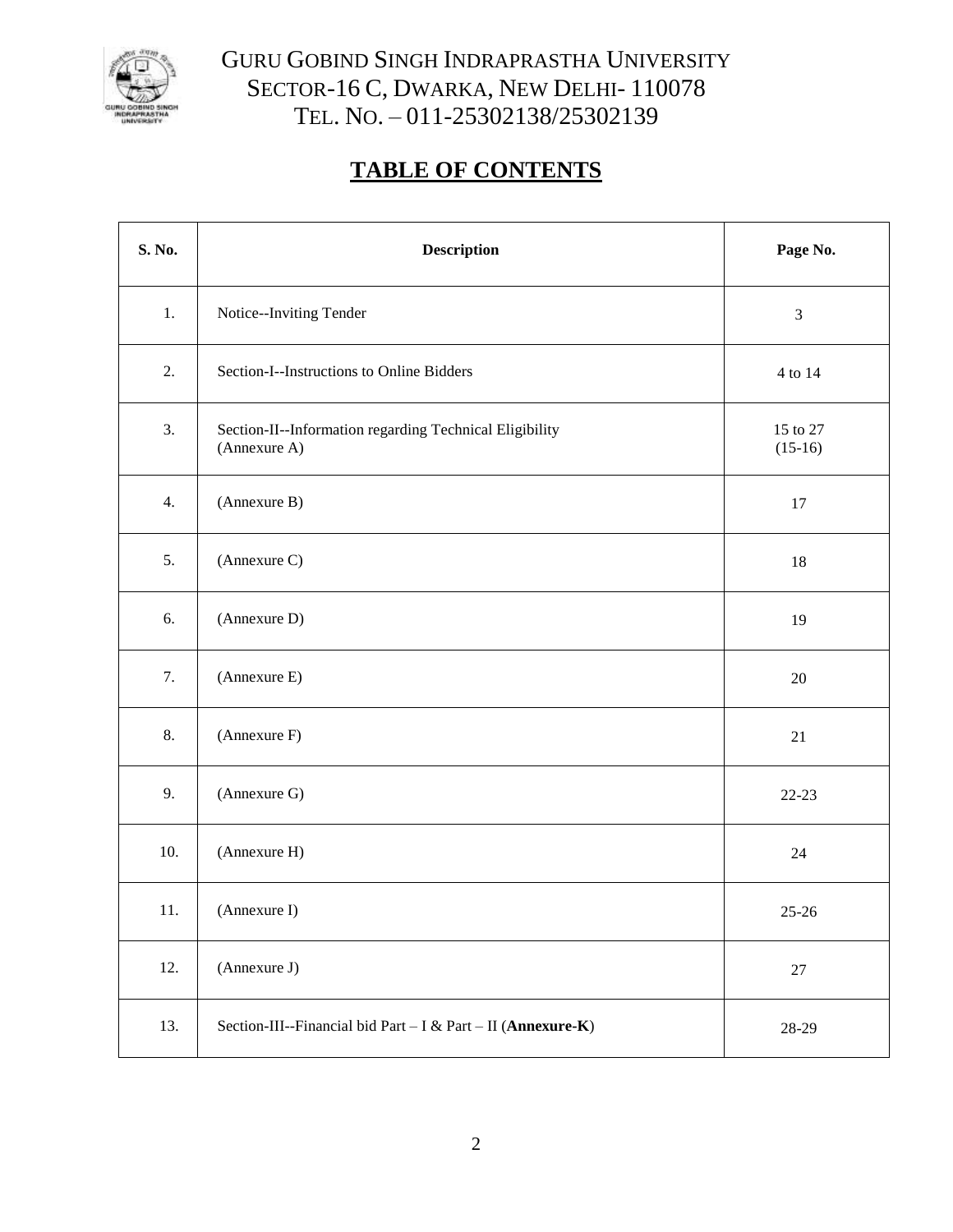# **NOTICE INVITING e-TENDER**

e-tender on behalf of Registrar, Guru Gobind Singh Indraprastha University, Dwarka, New Delhi, is invited in Two-Bid system (Qualifying/Technical & Financial Bid) through e-procurement portal of GNCTD https://govtprocurement.delhi.gov.in from reputed transporters/fleet owners for engagement of agency for hiring of taxis (commercial vehicles not older than 2016 Model) on daily basis for Delhi NCR and Outstation for the usage of Guru Gobind Singh Indraprastha University, Dwarka, New Delhi. The tender document can also be viewed on University website i.e. [www.ipu.ac.in.](http://www.ipu.ac.in/)

| Name of Work                       | Engagement of agency for hiring of taxis (commercial vehicles not<br>older than 2016 Model) on daily basis Delhi/NCR and Outside |  |  |
|------------------------------------|----------------------------------------------------------------------------------------------------------------------------------|--|--|
|                                    |                                                                                                                                  |  |  |
|                                    | Delhi/NCR for the use of Guru Gobind Singh Indraprastha                                                                          |  |  |
|                                    | University.                                                                                                                      |  |  |
| Estimated cost of work             |                                                                                                                                  |  |  |
|                                    | Rs. 1, 50,00,000/- (Rs. One Crore Fifty Lacs only)                                                                               |  |  |
| <b>Earnest Money Deposit (EMD)</b> | Rs. 300,000/- (Rupees Three lacs only) in the form of FDR/Bank                                                                   |  |  |
|                                    | Guarantee or online in favour of Registrar, GGSIPU, Payable at                                                                   |  |  |
|                                    | Delhi. "Micro & Small Enterprises are exempted from depositing                                                                   |  |  |
|                                    | EMD, on submission of attested copy of valid registration certificate                                                            |  |  |
|                                    | as MSE from authority defined in the MSME Act".                                                                                  |  |  |
| Start date of Submission of Bid    | From 27/05/2019                                                                                                                  |  |  |
| online                             |                                                                                                                                  |  |  |
| Time<br>of<br>and<br>last<br>date  | On 21/06/2019 upto 03:00 PM and shall be opened on the same day                                                                  |  |  |
| submission of Bid Online           | at 03.30 P.M.                                                                                                                    |  |  |
| Pre-Bid Meeting                    | On 06/06/2019 At 11.30 AM                                                                                                        |  |  |
| Time $\&$ last date of opening of  | The date, time and place of opening of financial bids at 3.00 P.M. on                                                            |  |  |
| qualifying bid                     | the $5th$ working day from the date of publishing the result of                                                                  |  |  |
|                                    | Technical Evaluation.                                                                                                            |  |  |
| Validity of Tender offer           | 75 days from the date of opening                                                                                                 |  |  |
| of the<br>Initial Time period      | Initially for a period of 18 months                                                                                              |  |  |
| Contract                           |                                                                                                                                  |  |  |
| Likely date of commencement        |                                                                                                                                  |  |  |
| of the contract                    |                                                                                                                                  |  |  |
|                                    | The bids shall be submitted in two stages viz. (i) Technical Bid (ii) Financial bid. The Technical $\&$                          |  |  |
| <b>Financial</b><br>bid<br>should  | uploaded<br>be<br>e-procurement<br>website<br>on<br>i.e.                                                                         |  |  |
|                                    | www.govtprocurement.delhi.gov.in (No documents need to be submitted in hard copy other than                                      |  |  |
| EMD).                              |                                                                                                                                  |  |  |

Financial bid of the technically qualified bidders shall be opened after evaluation of Technical bid/time notified thereafter on e-tender website i.e. [www.govtprocurement.delhi.gov.in](http://www.govtprocurement.delhi.gov.in/)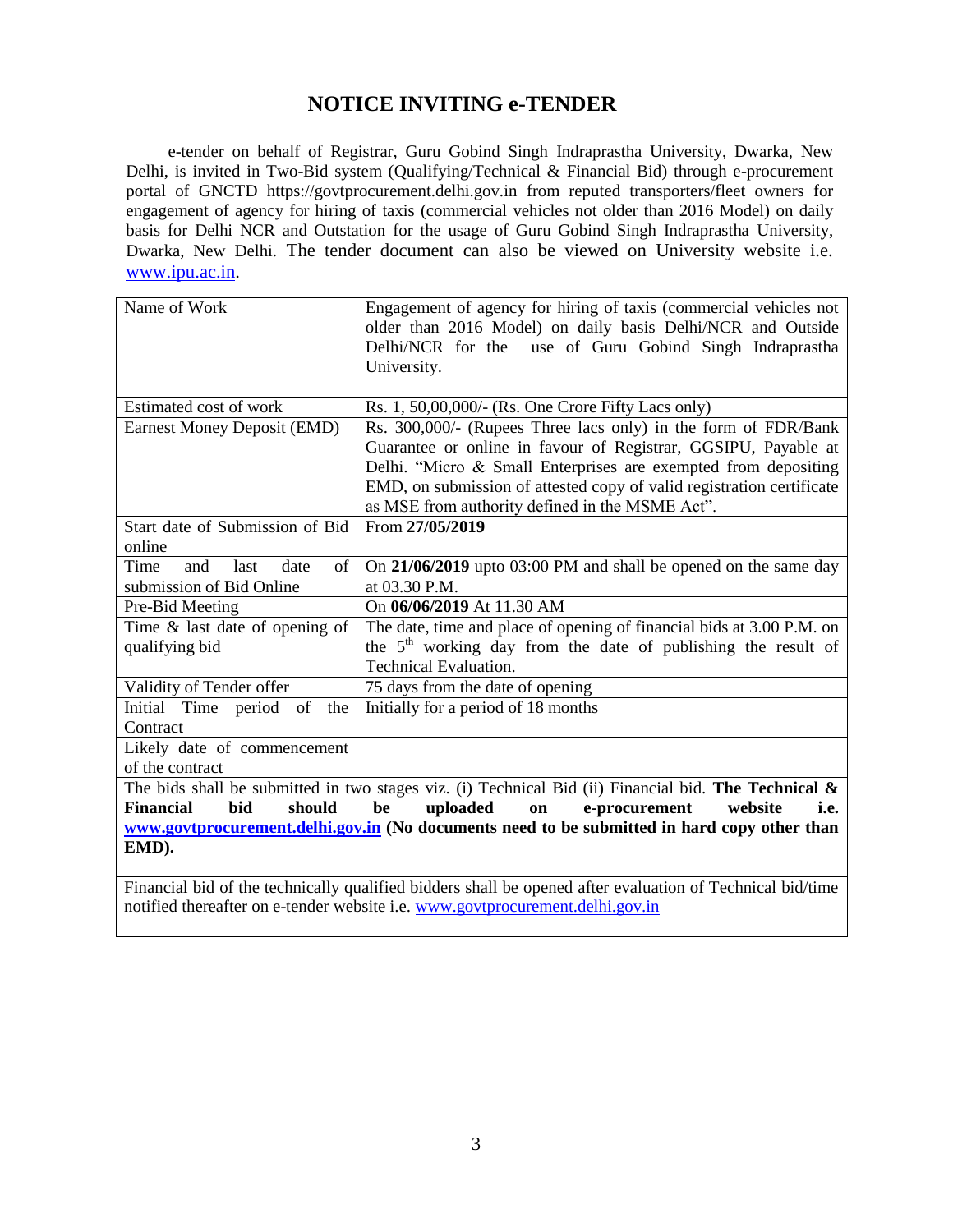# **SECTION - I**

# **INFORMATION & INSTRUCTIONS TO BIDDERS**

## **1.0 Introduction**

e-tender on behalf of Registrar, Guru Gobind Singh Indraprastha University, Dwarka, New Delhi, is invited in Two-Bid system (Qualifying/Technical & Financial Bid) through e-procurement portal of GNCTD https://govtprocurement.delhi.gov.in from reputed transporters/fleet owners for engagement of agency for hiring of taxis (commercial vehicles not older than 2016 Model) on daily basis for Delhi NCR and Outstation for the usage of Guru Gobind Singh Indraprastha University, Dwarka, New Delhi. The tender document can also be viewed on University website i.e. [www.ipu.ac.in.](http://www.ipu.ac.in/)

### **2.0 Scope of work:-**

- 2.1 Providing taxis (commercial vehicles not older than 2016 Model) on daily basis within Delhi/NCR and outside Delhi/NCR(Outstation) on hiring basis
- 2.2 The vehicles (AC/Non AC) such as Hatchback/Sedan/SUVs etc. as and when required shall be provided by the firm.
- 2.3 Admission files, Examination material, various records, packaging materials & other material of Examination branch and Admission branch may also be carried in the taxies with the user/users.
- 2.4 The hiring of vehicles is at peak for exam activities during November-December End term Examination and during April, May, June End term Examination, CET, JAC, Academic Audit, Student welfare, and other University Activities/meetings etc..

Approximate detail of the required vehicles is as under:

| $\mathbf{i}$     | End Term Examination November – December | - Appox. 25-55 Vehicles per day for 30 - 40 Days  |
|------------------|------------------------------------------|---------------------------------------------------|
| $\overline{ii}$  | End Term Examination April - May - June  | - Appox. 25-55 Vehicles per day for 30 - 40 Days  |
| $\overline{111}$ | CET Examination April - May - June       | - Appox. 25-150 Vehicles Saturdays & Sundays Only |
| iv)              | JAC & Academic Audit                     | - Appox. 5-25 Vehicles per day for 30 - 40 Days   |

2.5 The bidder should be in a position to provide up to 150 taxis in a short notice say 12 hrs.

### **3.0 Definitions:-**

- 3.1 **GGSIPU** means Guru Gobind Singh Indraprastha University, Delhi.
- 3.2 **University** means Guru Gobind Singh Indraprastha University, Delhi.
- 3.3 **Bidder / agency/firm/contractor** mean the individual, proprietary firm, partnership firm, limited company private or public or corporation.
- 3.4 **Authority** means the Registrar, GGSIPU and his successor.
- 3.5 **"Year"** means "Financial year" unless stated otherwise.

### **4.0 Who can apply:-**

4.1 Should have minimum 30 nos. of vehicles registered in the name of the individual, **firm or proprietor, as the case may be**. Out of 30 vehicles, up to maximum of 5 nos. of Hatchback, at least 5 nos. of Sedan and at least 15 nos. of SUV vehicles (not older than 2016) be provided. All vehicles provided to the University at any moment of time as per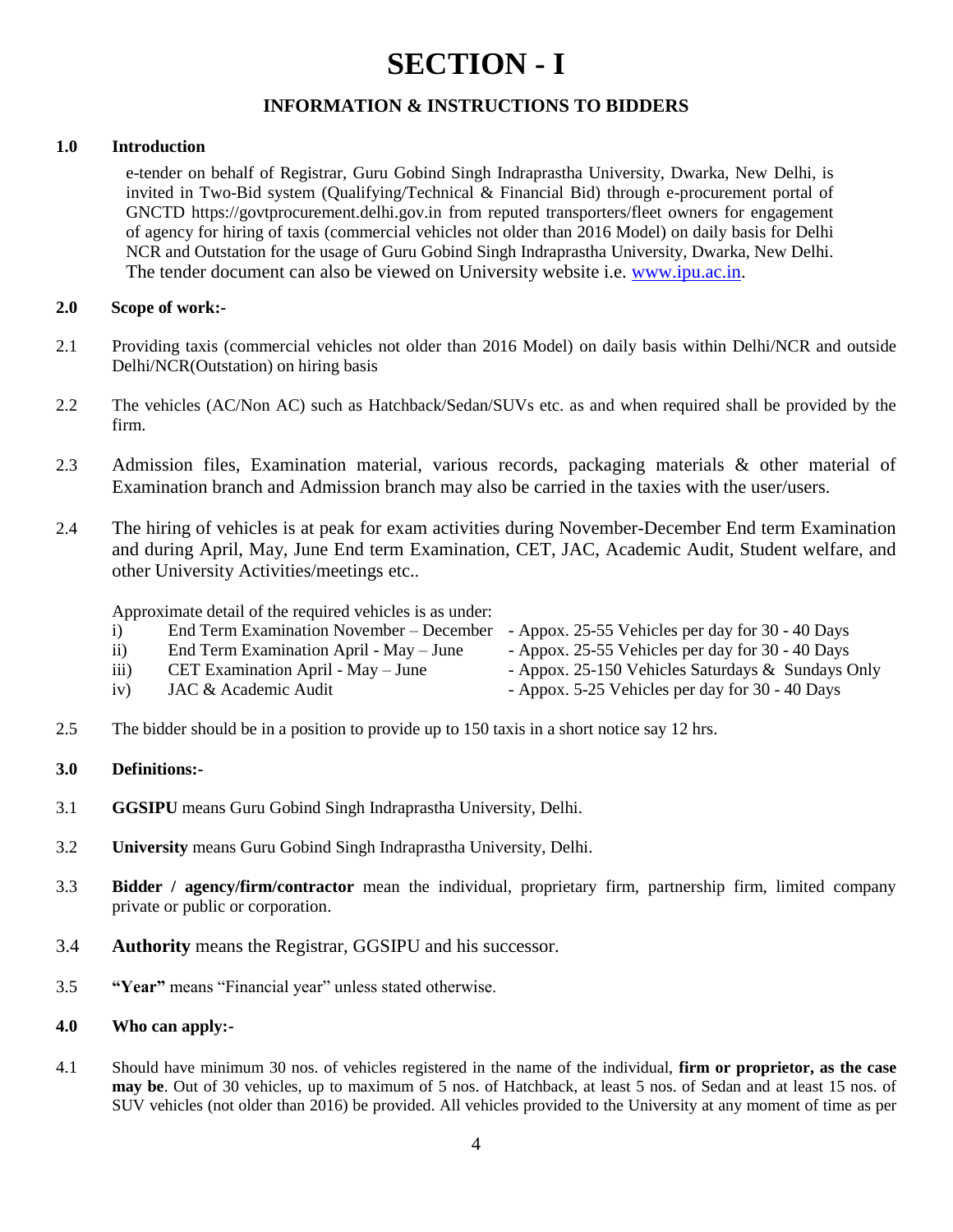requirement of University, should have valid fitness certificate and permit. Every three months from the date of award, the agency/firm has to submit a list of 30 vehicles, up to maximum of 5 nos. of Hatchback, at least 5 nos. of Sedan and at least 15 nos. of SUV, with copies of Registration certificate and Permits.

- 4.2 The agency/firm should be registered with State Government / Central Government. A duly attested copy of such certificates has to be provided alongwith technical bid.
- 4.3 If the bidder is an individual, the application shall be signed by him above his full type written name and current address.
- 4.4 If the bidder is a proprietary firm, the application shall be signed by the proprietor above his full typewritten name and the full name of his firm with its current address.
- 4.5 If the bidder is a firm in partnership, the application shall be signed by all the partners of the firm above their full typewritten names and current addresses, or alternatively, by a partner holding power of attorney for the firm. In the latter case a certified copy of the power of attorney should accompany the application. In both cases a certified copy of the partnership deed and current address of all the partners of the firm should accompany the application.
- 4.6 If the bidder is a limited company or a corporation, the application shall be signed by a duly authorized person holding power of attorney for signing the application accompanied by a copy of the power of attorney. The bidder should also furnish a copy of the Memorandum and Articles of Association duly attested by a Public Notary.
- 4.7 As and when required vehicles are required by the University, the successful bidder may also provide the vehicles sourced from other agencies in case of starting point/pickup point in NCR/long distance from the garage of contractor . The duty slips, bills & responsibilities for that sourced vehicle shall be of the successful bidder. The vehicles shall be provided at the same rates as approved.
- 4.8 Joint Ventures shall not be accepted.

### **5.0 Bid Submission:**

- (i) Following documents forming pact of Technical Bid must be uploaded on e-procurement website, No hard copies of technical bid are required and the EMD should only be submitted in the office by due date and time:
	- a. Copy of EMD in favour of Registrar, GGSIPU
	- b. Letter of Transmittal as per **"Annexure-A"**
	- **c.** Organizational Structure:- Legal Status of the Company/Agency with legal proof along with certified copies as per **"Annexure-B"**
	- d. Technical Bid Form  $\bf{Annexure} C$  (duly filled)
	- e. Self attested copy of PAN card of firm/company/individual & GST Registration Certificate
	- f. Self attested copy of Valid Registration Certificate of the Agency/Firm issued from Delhi Govt. under Shop and Establishment Act and/or Delhi Tourism or any other valid registration certificate issued by Govt. of NCT of Delhi.
	- **g.** Self attested copy of financial turnover duly audited, signed & stamped balance sheet by a Chartered Accountant to be submitted as **per "Annexure-D"**
	- **h.** Self attested copy of Profit and loss account duly signed, certified by Chartered Accountant to be uploaded as per **"Annexure-D".**
	- i. Proof of experience certificates with date and time period as stated in eligibility criteria supported by self attested documents from the concerned organizations **"Annexure E".**
	- j. self attested copy of list of minimum 30 commercial vehicles/ taxis (up to maximum of 5 nos. of Hatchback, at least 5 nos. of Sedan and at least 15 nos. of SUV vehicles) not older than 2016, along with photocopy of their valid Registration Certificate and Permit owned by the contractor as per format at **"Annexure-I".**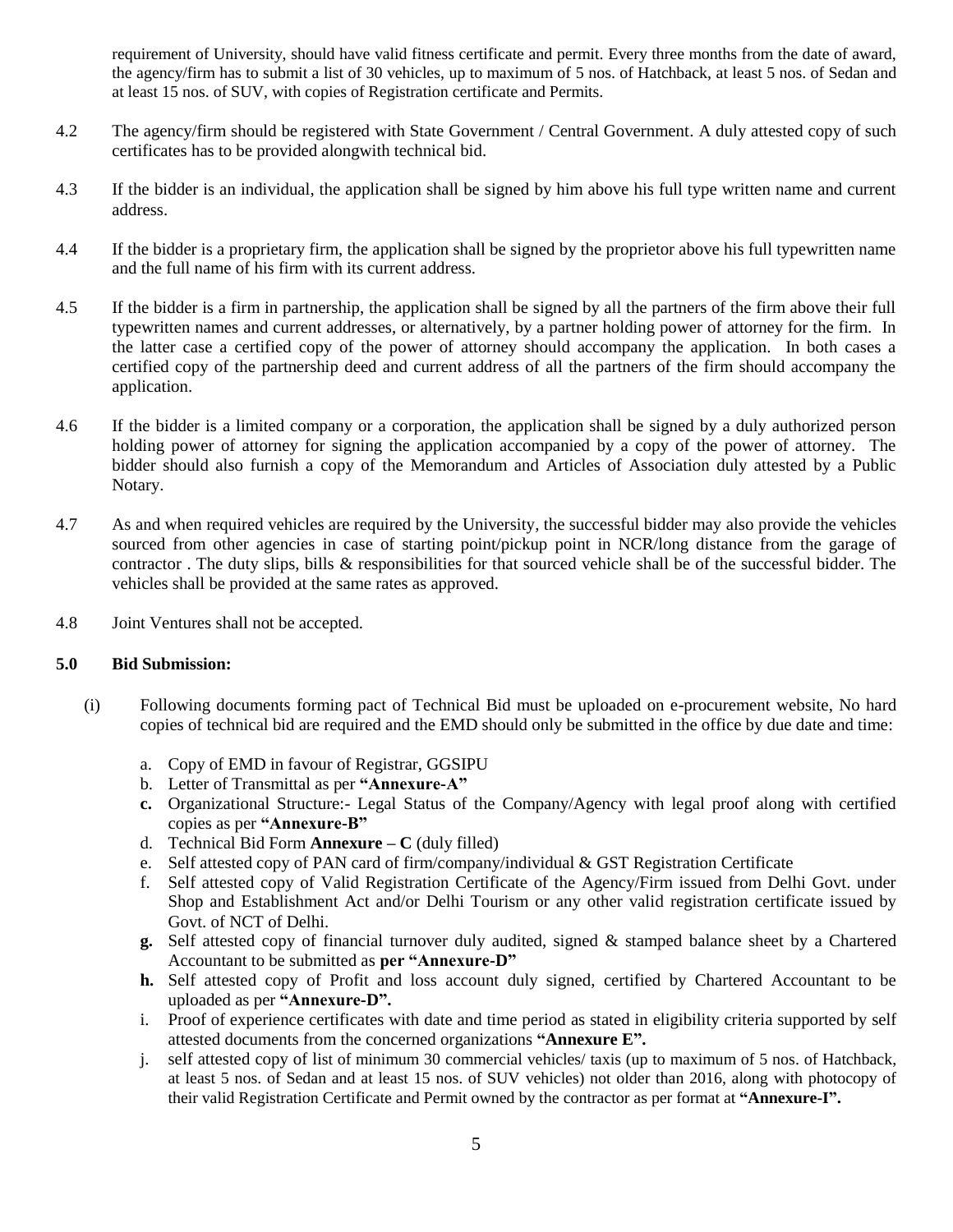- k. An undertaking on Rs 100/- affidavit to the effect that the agency has not been blacklisted by any of the Departments/Organizations of the Government of India/Government of NCT of Delhi and no criminal case is pending against the said firm/agency and ensure for fair trade practice as per **"Annexure-F".**
- l. An undertaking on the Letter Head of the agency should be attached that drivers with no criminal/immoral back ground shall be provided to the University.
- m. Whole Tender Document including Terms and conditions duly accepted/signed with the stamp of the prospective bidder.
- n. A duly attested document (Rent agreement, Telephone Bill, Electricity Bill etc in the name of bidder) providing the detail of having bidders office / sub-office in Delhi as Taxi Operator for providing commercial taxi services.
- o. If the bidder is a limited company or a corporation, the application shall be signed by a duly authorized person holding power of attorney for signing the application accompanied by a copy of the power of attorney. The bidder should also furnish a copy of the Memorandum and Articles of Association duly attested by a Public Notary.
- (ii) The EMD "Earnest Money Deposit" shall submitted by all bidders in original in hard copy (in an envelope). "Micro & Small Enterprises are exempted from depositing EMD, on submission of attested copy of valid registration certificate as MSE from authority defined in the MSME Act".
- (iii) The envelope containing EMD shall indicate the name and address of the bidder to enable the bid to be returned unopened in case it is declared late or is declared non-responsive. The envelope named **"Earnest Money Deposit"** shall comprise of EMD amount of the tender document. The envelope containing EMD must be submitted on or before **21/06/2019 at 3:00 PM. Late bids shall be rejected**.
- (iv) The **"Financial Bid"** must be uploaded on e-tender website i.e. [www.govtprocurement.delhi.gov.in.](http://www.govtprocurement.delhi.gov.in/)
- (v) Conditions other than those laid down in the Tender document will not be entertained. Conditional tender shall be summarily rejected.

### **6.0 Earnest Money Deposit (Bid Security):-**

6.1 EMD shall be accepted with a minimum validity of 4 months in the forms of Bank Guarantee, Fixed Deposit Receipt (FDR) & On-line shall be in favour of "Registrar, GGSIPU", payable at Delhi as per following details:

| $\mathbf{1}$    | <b>Accounts Holder Name</b> | Registrar, Guru Gobind Singh Indraprastha |
|-----------------|-----------------------------|-------------------------------------------|
|                 |                             | University                                |
| 2               | Account No.                 | 927860555                                 |
| $\overline{3}$  | <b>IFSC Code</b>            | <b>IDIB000G082</b>                        |
| $\overline{4}$  | <b>Bank Name</b>            | <b>Indian Bank</b>                        |
| $5\overline{)}$ | Micr Code                   | 110019071                                 |
| 6               | <b>Accounts Type</b>        | SB (Saving)                               |
| $\overline{7}$  | <b>CBS Code/Branch Code</b> | 02029                                     |
| $\overline{8}$  | Branch Name & Address       | GGSIPU, Sector-16C, Dwarka, New Delhi -   |
|                 |                             | 110078                                    |
| 9               | Banker's Phone No.          | 011-28035244                              |

Further, "Micro & Small Enterprises are exempted from depositing EMD, on submission of attested copy of valid registration certificate as MSE from authority defined in the MSME Act".

- 6.2 Tenders with no earnest money deposit (EMD) will be summarily rejected except bidders comes under clause 5 (ii) above. If exempted, (as per clause 5(ii)) upload attested copy of valid registration certificate as MSE from authority defined in the MSME Act.
- 6.3 In the case of unsuccessful bidders, the Earnest Money Deposit will be returned without any interest.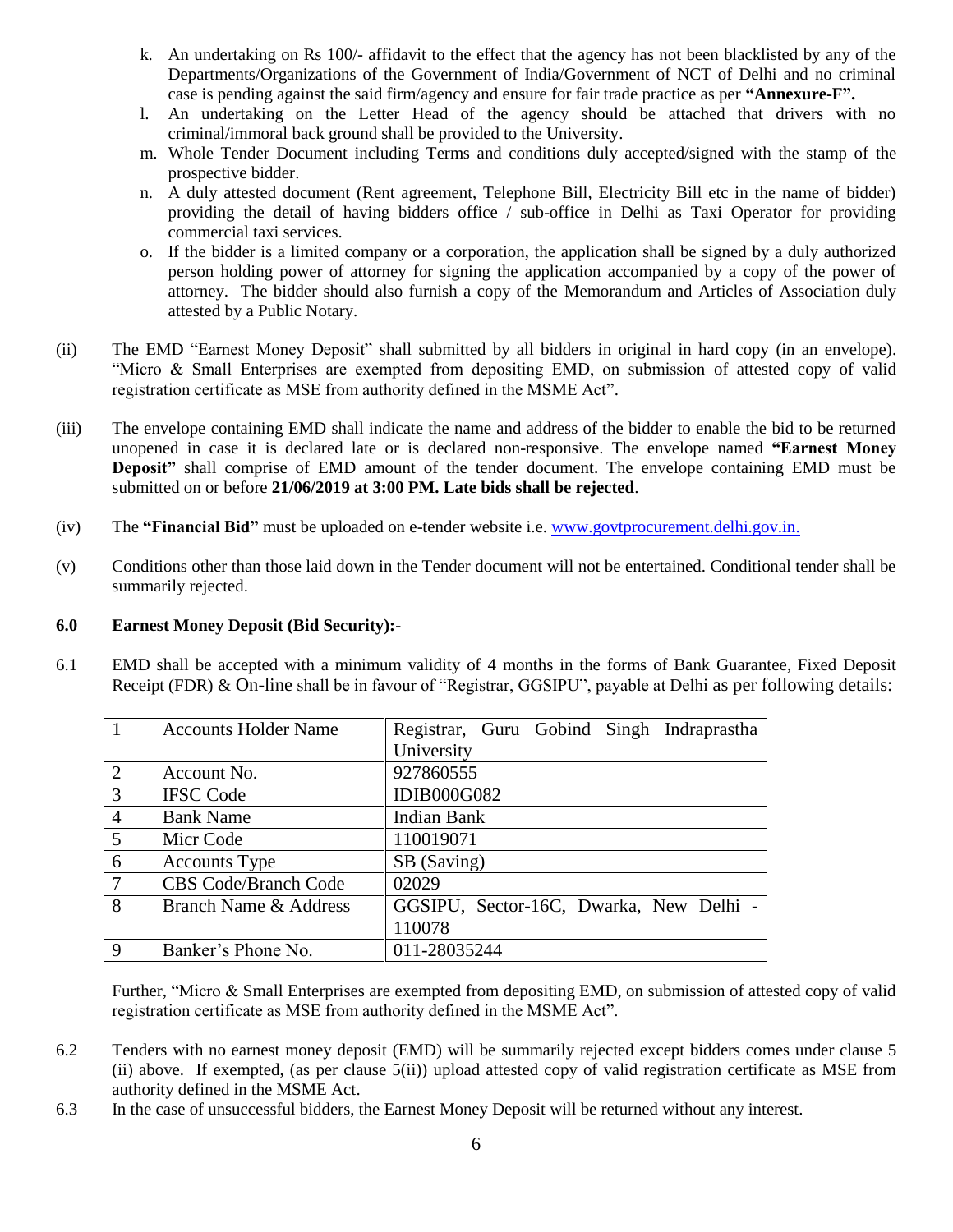**7.0 Technical Bid Evaluation Criteria:** The **"Technical Eligibility Criteria"** prescribed as follows in respect of experience in similar class of works completed, Financial Turnover, Profitability and Valid Registration will first be scrutinized and bidder eligibility for the work will be determined. The agencies meeting the eligibility criteria as follows will be considered eligible in technical evaluation.

| i.    | Letter of Transmittal as per "Annexure-A"                                                                      |
|-------|----------------------------------------------------------------------------------------------------------------|
| ii.   | Should have Income Tax Registration (PAN card of firm/company/individual) & GST Registration                   |
|       | Certificate.                                                                                                   |
| iii.  | Valid Registration Certificate of the Agency/Firm issued from Delhi Govt. under Shop and                       |
|       | Establishment Act and/or Delhi Tourism or any other valid registration certificate issued by Govt. Of          |
|       | NCT of Delhi.                                                                                                  |
| iv.   | Should have minimum average annual financial turnover of Rs. 50 Lacs (Rupees Fifty Lacs Only) in               |
|       | providing taxis (commercial vehicles) on hire business during the immediate last three (03) financial          |
|       | years ending March 2018. Financial turnover duly audited, signed & stamped by a Chartered                      |
|       | Accountant and counter signed by bidder to be submitted as per "Annexure-D".                                   |
| v.    | Should not have incurred losses in more than 02 years during last 05 financial years ending March 2018.        |
|       | Profit and loss account duly signed, certified by Chartered Accountant to be submitted as per                  |
|       | "Annexure-D".                                                                                                  |
|       | The bidder is eligible to submit the bid, provided he has definite proof from the appropriate authority,       |
| vi.   |                                                                                                                |
|       | which shall be to the satisfaction of the Competent Authority, of having satisfactorily completed similar      |
|       | works of magnitude in Central Govt/State Govt/PSU/Reputed MNC's/Autonomous bodies/Local                        |
|       | Bodies/Govt. Establishment. Agency should have satisfactorily completed three similar works each               |
|       | costing not less than Rs.60 lacs or two similar works costing not less than Rs. 75 lacs or one similar         |
|       | work costing not less than Rs. 1.20 crore during the last five years ending March 2018 as per                  |
|       | "Annexure-E". Similar work shall mean work of providing taxis on hire (Km/daily) basis.                        |
| vii.  | Should have minimum 30 Nos. vehicles/ taxis in the name of Transporters/Fleet Owners not older than 2016,      |
|       | attach a list of minimum 30 vehicles/ taxis (up to maximum of 5 nos. of Hatchback, at least 5 nos. of Sedan    |
|       | and at least 15 nos. of SUV vehicles, not older than 2016) along with photocopy of their valid RC/fitness and  |
|       | permit owned by the contractor as per format at "Annexure-H".                                                  |
| viii. | Should have not been blacklisted/debarred by any of Departments/Organizations of the Government of             |
|       | India/Government of NCT of Delhi and no criminal case is pending against the said firm/agency in the           |
|       | last 3 years up to the last date of bidding and ensure for fair trade practice. A declaration of fair business |
|       | practice undertaking on Rs 100/- affidavit by the Bidder must be attached as per "Annexure-F".                 |
| ix.   | An undertaking on the Letter Head of the agency should be attached that drivers with no                        |
|       | criminal/immoral back ground shall be provided to the University.                                              |
| X.    | Copy of EMD/ bid security in the form of Bank Guarantee/F.D.R. of Rs. 3, 00,000/- (Rs. Three Lacs              |
|       | Only) should be attached. If exempted, (as per clause 5(ii)) upload attested copy of valid registration        |
|       | certificate as MSE from authority defined in the MSME Act.                                                     |
| xi.   | A duly attested document (Rent agreement/Telephone Bill/Electricity Bill etc in the name of bidder)            |
|       | providing the detail of having bidders office / sub-office in Delhi as Taxi Operator for providing             |
|       | commercial taxi services.                                                                                      |
| xii.  | If the bidder is a limited company or a corporation, the application shall be signed by a duly authorized      |
|       | person holding power of attorney for signing the application accompanied by a copy of the power of             |
|       | attorney. The bidder should also furnish a copy of the Memorandum and Articles of Association duly             |
|       | attested by a Public Notary.                                                                                   |
| xiii. | Joint Ventures shall not be accepted.                                                                          |
|       |                                                                                                                |

# **8.0 Opening of Financial Bid, Evaluation & Selection Criteria:-**

8.1.1 The bids shall be opened online. The financial bids of only those bidders who qualify the initial eligibility criteria (Technical Bid) will be opened. The date, time and place of opening of financial bids at 3.00 p.m. on the  $5<sup>th</sup>$ working day from the date of publishing the result of Technical Evaluation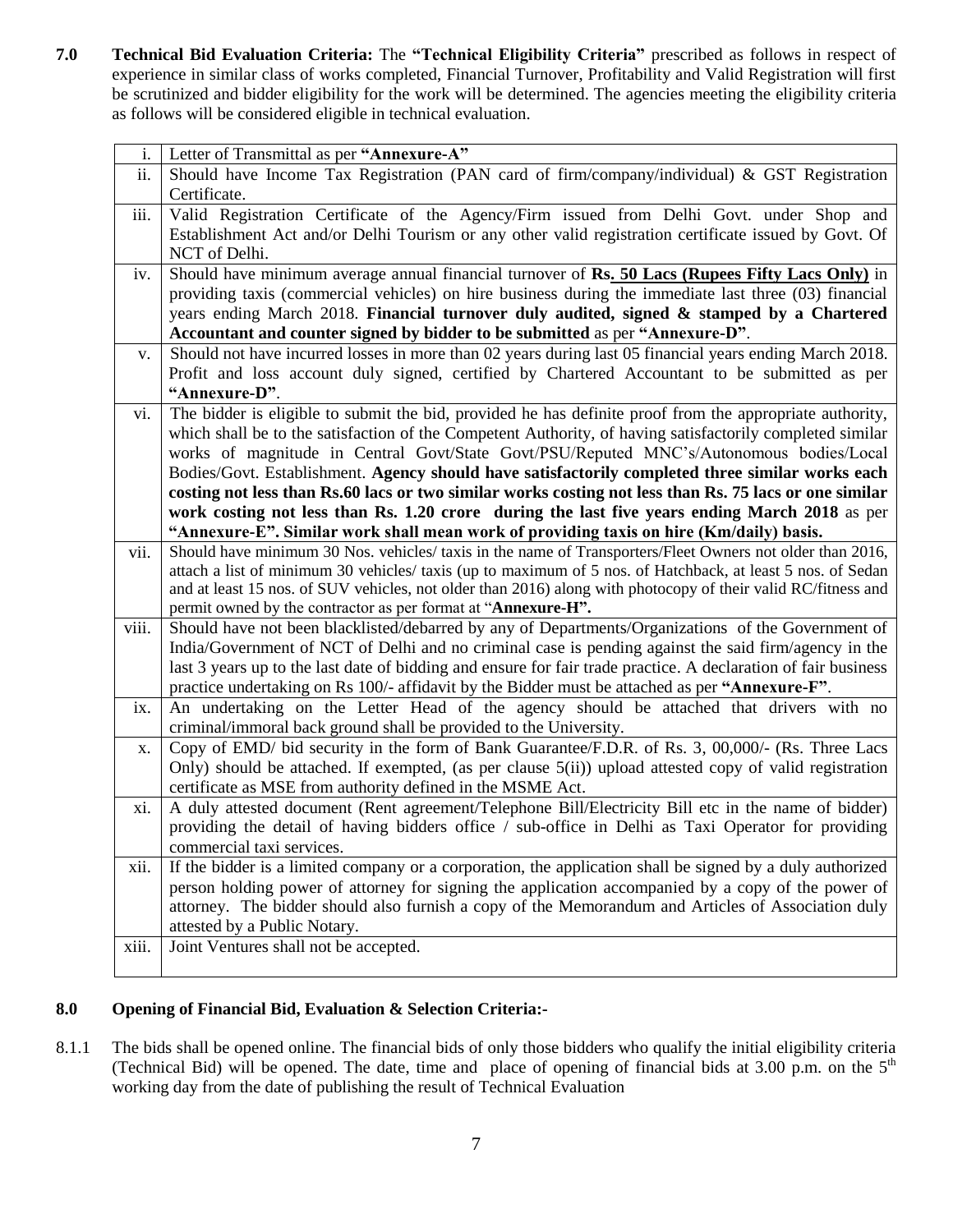- 8.2 After the Technical Evaluation of the Bids, the University will open the "**Financial Bids'** of all the bidders who have qualified in the **Technical Eligibility Criteria as per Clause 7**, at notified time, date and place in the presence of the qualified bidders or their representatives, if any. **The bidders quoted the lowest rates in each part of Financial Bids (as per Annexure –K i.e. Part – I and Part - II) shall be considered separately for award of each work.**
- 8.3 After due evaluation of the financial bid(s), on the basis of average of total rates quoted in each part of the Financial Bid, the University will award the contract separately to the lowest bidders of each part (i.e. Part – I  $\&$ Part – II) after the rates of L1 are approved by the Competent Authority.

## **9.0 Marking of Bids:-**

- 9.1 Each page of the Bid Document must be signed by the authorized signatory of the bidder.
- 9.2 Duly signed tender document alongwith all corrigendum, addendum issued, if any, should also be submitted as part of technical bid.

## **10.0 Pre-Bid Meeting:-**

- 10.1 There shall be pre-bid meeting, which is proposed to be held in the Conference Hall, Examination Branch, Administration Block, Sector 16C, Dwarka, Delhi-110078, at 11.30 am on 06/06/2019 for intending applicants in which any of their doubts in writing shall be clarified beside discussion or any other related issue proposed by the prospective bidders in writing.
- 10.2 Decision of the Committee after pre-bid meeting will be uploaded on the E-portal site. No representation shall be entertained after the pre-bid meeting.

### **11.0 Financial Bid:-**

- 11.1 The bidder shall quote unit item rates in Indian rupees (INR), both in words and figures in each part of the financial bid only which shall be submitted online. No alterations in the form of tender, in the schedule of quantities or additions etc. shall be permitted. In case of difference between the rates of items written in figures and in words, the rates of items written in words shall be taken as correct. No changes in unit rates shall be allowed.
- 11.2 Taxes payable as per rules i.e. GST, Toll Taxes, State Taxes, Parking etc. to the agency will be paid by the University separately.
- 11.3 The rates will be valid for 18 months from the date of acceptance letter submitted by the bidder.

### **12.0 General Conditions about the tender:-**

- 12.1 All information called for in the enclosed forms should be furnished against the relevant places in the forms. Even if no information is to be provided in a column, a "nil" or "no such case" entry should be made in that column. If any particular/query is not applicable in case of the bidder, it should be stated as "not applicable". The bidders are cautioned that supply for incomplete information called for in the application forms or deliberate suppression of any information may result in the bid being summarily disqualified. Bids received after the expiry of the stipulated date and time mentioned in the tender document will not be entertained.
- 12.2 The bid document should be legibly written. The bidder should sign each page of the bid.
- 12.3 Overwriting should be avoided. Correction, if any, should be made by neatly crossing out, initialling with date and rewriting. Pages of the eligibility criteria document are to be numbered. Additional sheets, if any added by the bidder, should also be numbered.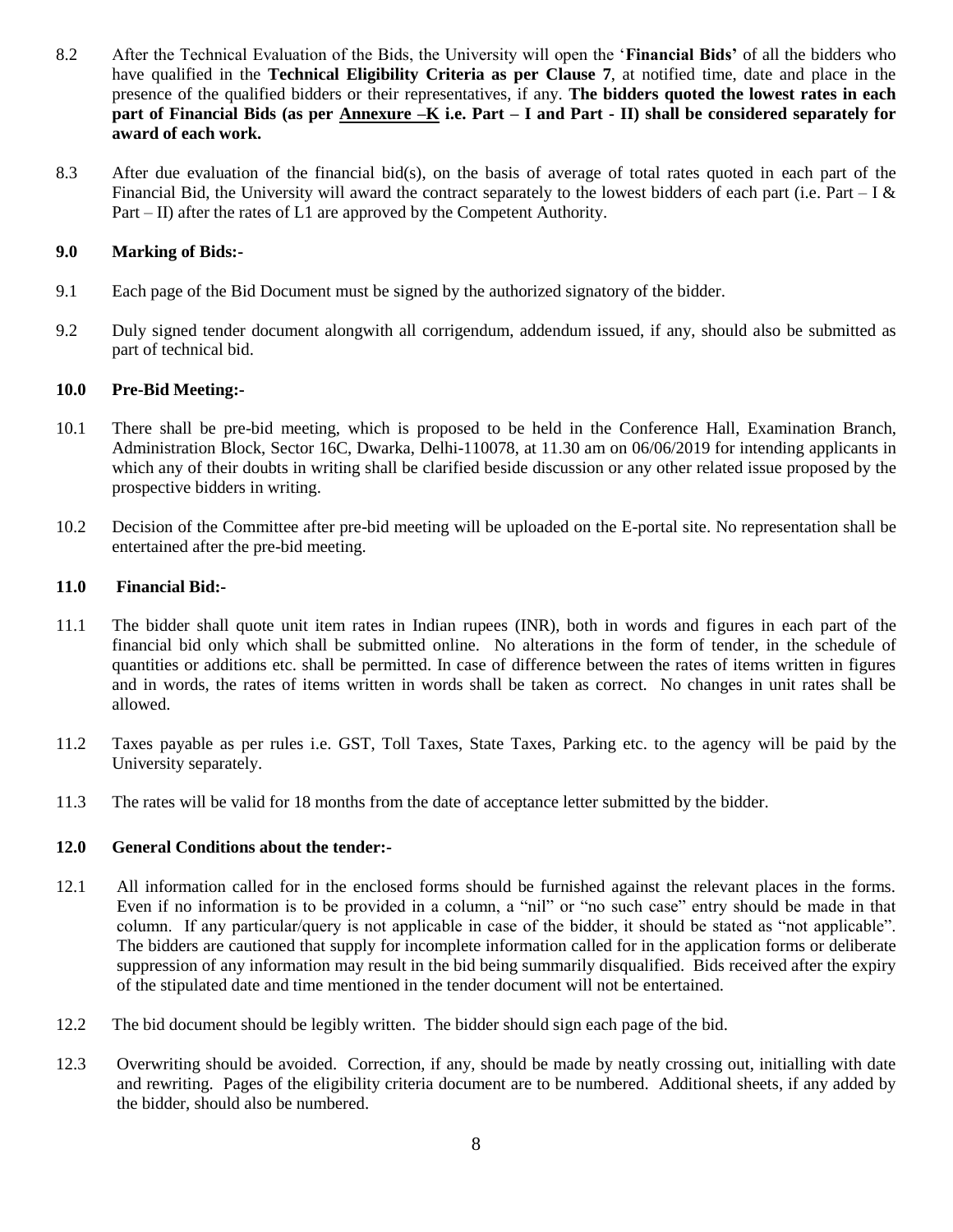- 12.4 References, information and certificates from the respective clients certifying suitability, technical knowledge or capability of the bidder should be signed by officer of the client organization.
- 12.5 The bidder may furnish any additional information which he thinks is necessary to establish his capabilities to successfully complete the envisaged work. He is, however, advised not to furnish superfluous information. No information shall be entertained after submission of tender document unless it is called for by the University.
- 12.6 Any information furnished by the bidder found to be incorrect either immediately or at a later date, would render him liable to be debarred from tendering/taking up of any work in GGSIPU.
- 12.7 The contractor shall indemnify the University against all other damages/charges for which the University may be held liable or pay on account of the negligence of the contractor or his staff or any person under his control whether in respect of accident/injury to the person or damages to the property of any member of the public or any person or in executing the work or otherwise and against all claims and demand thereof. The University shall not be responsible financially or otherwise for any injury to the driver or person deployed by the contractor during the course of performing the duties.
- 12.8 University will be under no legal obligation to provide employment to any of the personnel of the contractor after expiry of agreement period and the University recognizes no employer-employee relationship between the University and the personnel deployed by the contractor.
- 12.9 Person who is in Government service or an employee of this University should not be made partners to the contract by the contractor directly or indirectly in any manner whatsoever.
- 12.10 The successful bidder shall furnish a list of University employees related to him, if any, if the bidder shall obtain a contract with GGSIPU as a result of wrong tendering or other non-bonafide methods of competitive tendering, the University reserves the right to terminate the contract without any liability to the successful bidder.
- 12.11 Without prejudice to any of the rights or remedies under this contract if the successful bidder dies, the University shall have the option of terminating the contract without compensation to the legal heir of the successful bidder.
- 12.12 University will have right to add, delete, modify any clause of the tender before award of the work.
- 12.13 University reserves the right to reject any tender including of those tender which fails to comply with the instructions without assigning any reason whatsoever & does not bind itself to accept the lowest or any specific tender.

### **13.0 Agreement & Validity of Rates:-**

- 13.1 The bidder will have to enter into regular agreement **"Annexure-I"** on the receipt of acceptance of the tender and shall abide by all the rules and regulations embodied therein. The contract will be initially for a period of **18 months**. However the contract may be extended subsequently, on mutual consent, and on same terms and conditions for a period of not more than six months at a time (upto a maximum of one year) on review of performance, depending upon the requirement and administrative convenience of the University.
- 13.2 During the period of contract, the rates will not be revised on any pretext. The prospective contractor may quote the rates accordingly taking into consideration of this aspect.
- 13.3 The successful bidder will have to sign an agreement on a Rs.100/- non judicial Stamp Paper along with the Performance Security at the rate of 10% of the tendered /contract value within **07 days** of the award of Contract. The necessary fees, stamp paper, etc. required for completing the agreement have to be borne by the bidder.
- 13.4 Income tax, GST, TDS and any other tax at the rates in force during the progress of contract that will be in force from time to time shall be recovered / deducted from the released payment amount.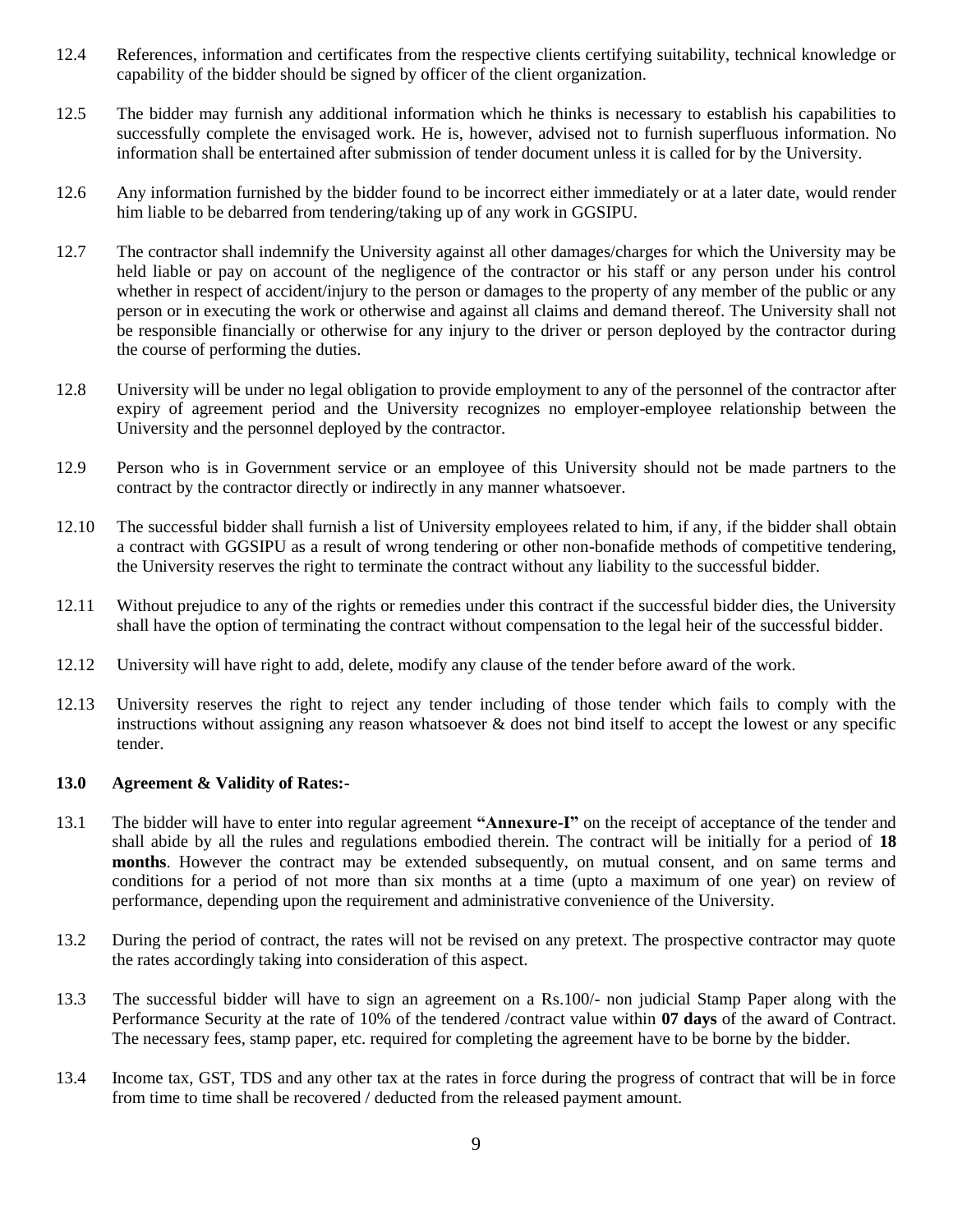## **14.0 Performance Security & Right of Acceptance of Work**

- 14.1 The Performance Security of 10% of the total tendered value will be deposited by the successful bidder within the 07 days of demand letter. The Performance Security shall be accepted in the following form and shall be in favour of "Registrar, GGSIPU", payable at Delhi with a validity of months as under:
	- a) Fixed deposit receipt (FDR) of a nationalized bank (valid for 21 months from the award of work).
	- b) Bank Guarantee (As per **Annexure-G**) (valid for 21 months from the award of work).
- 14.2 In case of non submission of Performance Security alongwith the Agreement within specified time, the earnest money will be forfeited and the successful bidder will be debar/black.
- 14.3 University will have right to add, delete, modify any clause of the tender before award of the work.
- 14.4 University reserves the right to reject any tender including of those tender which fails to comply with the instructions without assigning any reason whatsoever & does not bind itself to accept the lowest or any specific tender.
- 14.5 The Security Deposit can be forfeited **wholly or partially**, by order of the competent authority in the event of any breach or negligence or non-observance of any condition of contract or for unsatisfactory performance or for nonacceptance of the work order. on expiry of the contract, such portion of the said security deposit as may be considered by University sufficient to cover any incorrect or excess payments made on the bills to the firm, shall be retained until the final audit on the account of firm"s bill has been received and examined**.**
- 14.6 In case a fixed deposit receipt/ Bank Guarantee of any bank is furnished by the successful bidder to the University as part of the Performance security and the Bank is unable to make payment against the said instrument. The loss caused thereby shall fall on the successful bidder and the successful bidder shall forthwith on demand furnish additional security to the University to make good the deficit.
- 14.7 Any loss to the University due to the negligence/lapse on the part of the agency/firm shall be borne by the agency/firm. Alternatively, the amount of loss will be deducted from the amount payable to the agency.

### **15.0 Services provided by the contractor:-**

### 15.1 **Taxis (Commercial Vehicles)**

- i. Vehicles registered in the name of firm or its proprietor should be GPS enabled
- ii. Vehicles/Taxis should be in excellent condition mechanically as well as get up/appearance wise, its outer body/upholstery etc. should be decent looking and should have permit to run NCR / nationwide. The vehicle should not be older than five years, not older than 2016 Model.
- iii. On the basis of the detail of vehicles required by the University, the agency will have to provide the confirmation of bookings alongwith the name of drivers, vehicles no. etc. by sms/email to the General Administration Department and the user/users before 02 hrs. of start of journey on day to day basis.
- iv. The Contractor will have to provide the replacement of Driver/vehicle in case of any eventuality. The University has the right to ask the Contractor for removal of any Driver, who is not found competent or disciplined.
- v. In case of breakdown or immobility of the provided vehicle, the contractor shall replace/substitute the breakdown vehicle immediately failing which concern user has the right to hire vehicle from any other sources at the expense of the contractor.
- vi. The contractor, if fails to provide the vehicles as desired by University  $\&$  sends a higher category of vehicles in this cost, the rate applied to the vehicles desired by the University will be paid, No extra payment will be made.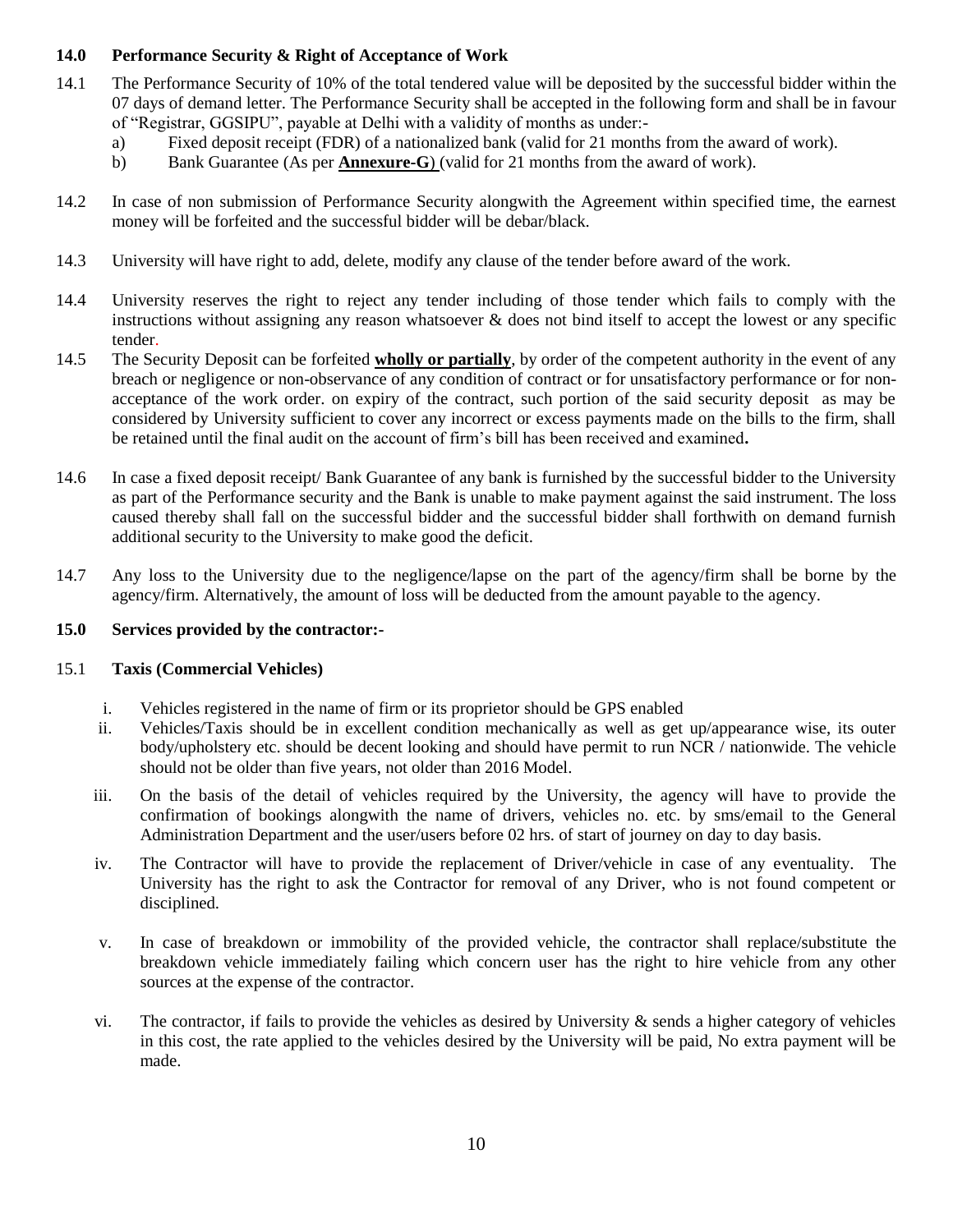- vii. Vehicles provided to the University should bear Registration Numbers and should have comprehensive insurance and Drivers so provided with the vehicles shall have commercial LMV Driving Licence and Badges.
- viii. The vehicles should conform to the Pollution norms prescribed, if any, by the Transport Department of Government of NCT of Delhi or any other law enforced by state transport department for national permit vehicles.
- ix. All vehicles/taxis shall carry first-aid-box, tissue paper, Stepney, toolbox etc.
- x. The contractor shall not employ any person who has not completed eighteen years of age.
- **xi. Declaration from the agency on their Letter Head stating that the drivers provided are of Good Character, vetted by Police for security, have valid driving license and are aware of the roads of Delhi will be provided to the University after Award of Contract.**
- xii. The contractor should be in a position to cater to the additional vehicle requirement of the University at a short notice

#### 15.2 **Drivers with Valid License:**

- i. The drivers must be decently dressed, proficient in speaking local languages, well mannered, Courteous with proven integrity, healthy personnel habits. In the event of misbehaviour on the part of driver, University may impose penalty as deemed fit on the firm/agency. The drivers should not have any criminal/immoral background on him. Any such criminal/immoral background interrupt the service of the University due to Police / Law enforcing agency interference etc, damages/penalty as deemed fit by the University may be imposed on the firm/agency. Beside, such drivers may also be barred from performing duties for University.
- ii. The driver should be well conversant with roads and routes of Delhi NCR and any other place of duty and his operation and functions shall be governed as per Motor Vehicles Act and Rules.
- iii. The driver should always strictly follow traffic rules and regulations, so as to ensure safety of passengers. In case of traffic rule violation driver / agency will pay the penalty.
- iv. The driver should carry enough cash to pay for toll tax, parking charges, fuel and other incidental expenditure.
- v. All the drivers will have to be provided with mobile phones at the cost of the contractor.
- vi. Driver has to inform about time & meter reading at starting & closing of journey to user of the taxi.
- vii. The taxi and driver shall remain available all the time as per duty roster and shall not leave place of duty without prior permission. In case of any emergency/unforeseen situations, the driver may seek permission of the user.
- viii. Driver should take the signature, name  $\&$  phone numbers of user / customer on the duty slip after the completion of the journey.

#### 15.3 **Other Terms &Conditions**

- I. The University will not be responsible for any challan, loss, damage or any accident of the vehicle or to any other vehicles or for the injury to the driver or to any other third party. The loss or damage or legal expenses on this account shall be borne by the contractor.
- II. There is no guarantee of hiring of any minimum number of vehicles. However, the contractor shall have to provide as many vehicles as may be required by the University. However, in case the vehicle so demanded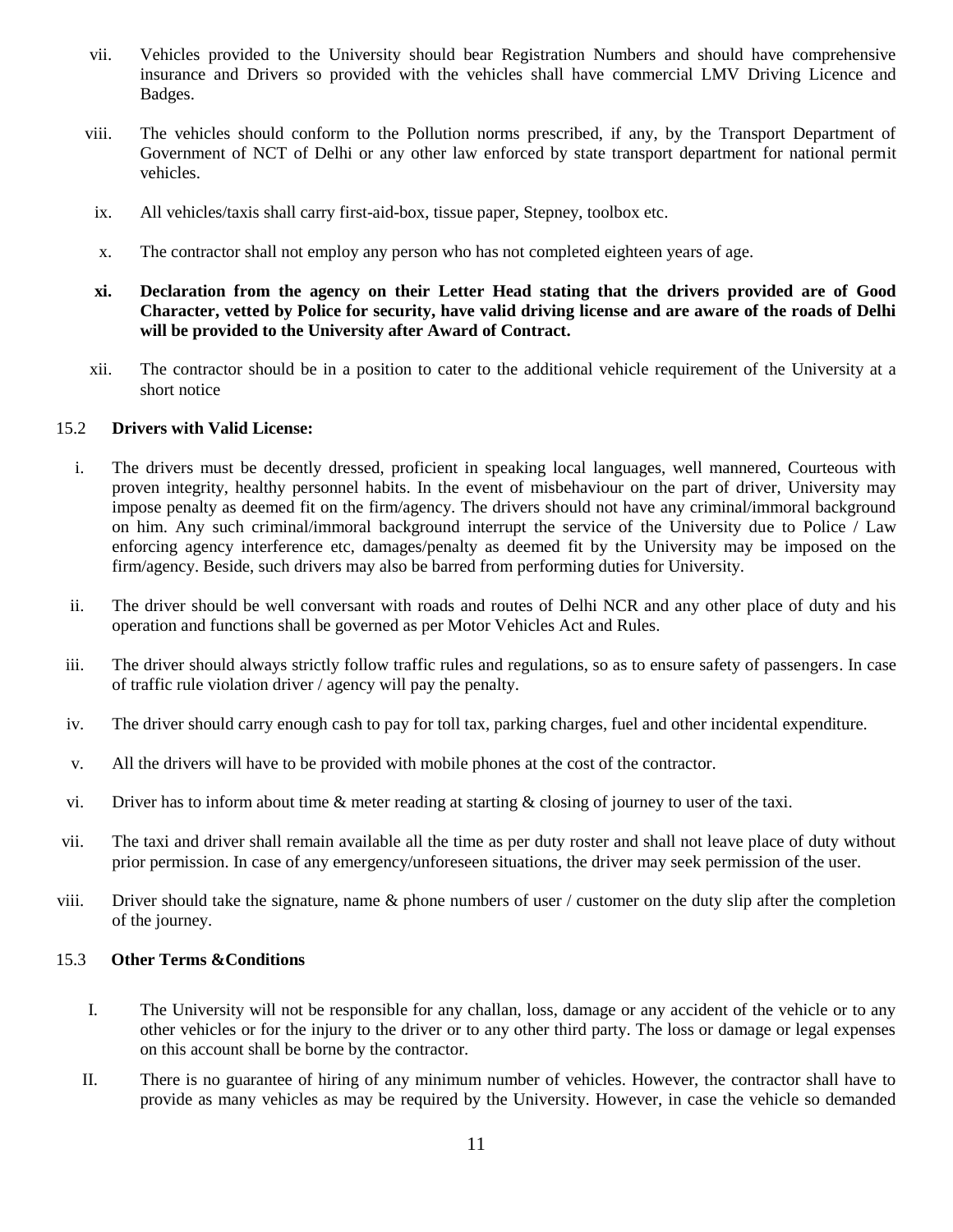doesn"t reach at the appointed time of juncture, University will call other vehicle/vehicles from open market and the expenses on this account will be deducted from the pending bills/subsequent bills/security etc.

- III. The contractor shall maintain an office with adequate staff and telephone facilities round the clock to facilitate communication.
- IV. The contractor shall be responsible for total maintenance of the vehicles provided by him. All the vehicles provided should be in good running condition and should not be more than five years old.
- V. Operation and function of vehicles and Drivers shall be governed by Motor Vehicles Act/Motor Vehicles Rules and Delhi Motor Vehicles Rules and these shall be the responsibility of the contractor.
- VI. The University reserves the right to vary the numbers of vehicles hired as well as to relax the terms and conditions in the public interest.
- VII. In case of failure to provide the vehicles on time or inability to provide, the University will be free to hire vehicles at any cost from any of the local vendors at the cost of approved contractor.
- VIII. Parking, Taxes and Toll Taxes will be paid extra by producing the verified bills from the user.
- IX. All charges towards repair/service, salary of the drivers/helpers, petrol/diesel/CNG/LPG/ expenses as well as any other expenses incidental on operation and maintenance of the hired vehicle(s) would be borne by the firm/agency.
- X. In case the price of petrol/diesel/CNG/LPG products etc. increases or decreases, the rates offered will not be effected. No escalation will be considered till the completion of the contract.
- XI. No mileage will be allowed to drivers for lunch / breakfast or for filling of petrol/diesel/CNG/LPG etc.
- XII. The agency will ensure that the fuel tank of vehicle provided is fully filled up before sending the vehicle for duty.
- XIII. The EMD/Performance security will stand forfeited if the successful bidder withdraws or on notifying the rates, refuses to accept the tender or violate any other terms and conditions of the tender.

### **16.0 Calculation of time & mileage, Duty Slips, Summary sheet & other documents to be enclosed with bills for payment:-**

- 16.1 The calculation of time & mileage shall be from the **"reporting point/pick-up"** to the **"relieving point/ releasing point / drop point"**.
- 16.2 **Reporting/ Relieving point** for any vehicle hired by the University may be anywhere in Delhi, NCR or as directed by the University.
- 16.3 (a) For vehicles booked for full day, if numbers of hours is greater than 8 HRs and/or travelled distance is greater than 80 KMs, then the payment shall be released as per the extra mileage and/or extra hour rates as applicable.
	- (b)For vehicle booked for 5 HRs and up to 50 KMs (Half Day), if the vehicle is detained for more than 5 HRs and/or usage is of above 50KMs, then payment shall be released such that if usage is converted to full day (8 HRs/80 KMs) and the payment is lesser, the lesser payment shall be made.
- 16.4 **"Duty Slips/Movement Slips**. Vehicles hired/engaged for the activities stated in clause 2.4 above, details of starting /closing -time and kilometres should be recorded in the duty slips and got verified by taking the signatures of individual user/branch officer/requisitioner shall be carried out at the level of the agency /firm through its authorized person coordinating with University.

No "duty slip" shall be entertained unless and until it is signed/certified/verified by the concerned taxi user or University officer/Requisitioner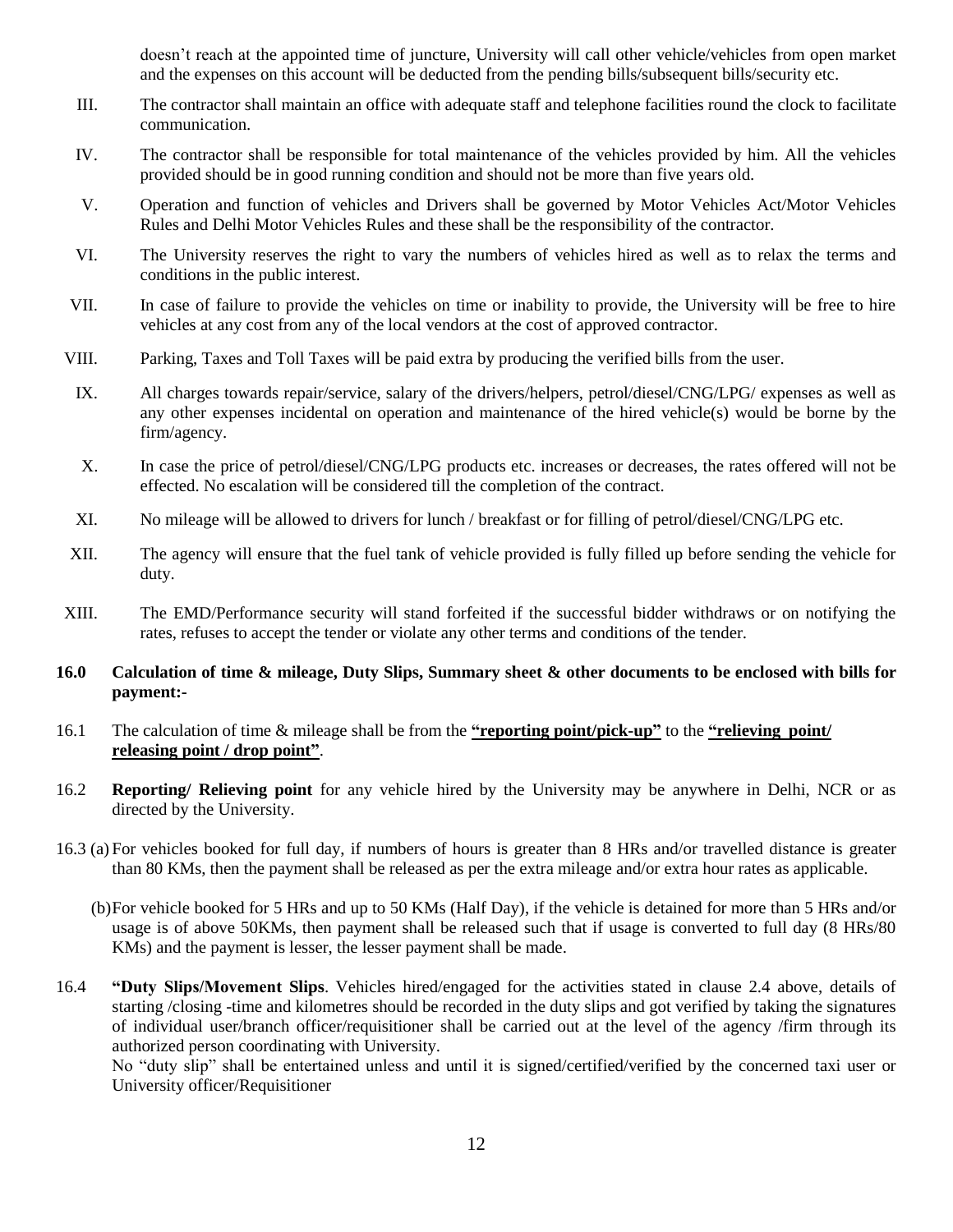The Duty Slips to be printed by the vendor as per "**Annexure –J"** & should clearly indicate:-

- a. Driver"s name & his phone number
- b. The full / complete registration number of the vehicle
- c. Type of vehicle and mode of hire (AC/ Non AC)
- d. Meter reading and time of the starting of the journey at the point of reporting.
- e. Meter reading and Time of the termination of the journey at the point of relieving
- f. Signature, Name & phone number of taxi user/University officer/Requisitioner.
- g. Full day (8 HR / 80 KM) / Half Day (5 HR / 50 KM).
- 16.5 **No advance payment** will be made. Payment will be released after submission of bills along with duly signed & complete duty slips & other relevant documents, which fulfilled approved rates, term & conditions within 60 days. However, no interest/penalty would be paid by University in case of delay in payment due to official reason.
- 16.6 **The bills in triplicate** should be made date-wise by the contractor and submitted to the Registrar, GGSIP University on fortnightly basis (15 days) along with signed / certified duty slips and Toll Tax, Passenger Tax & parking slips etc. in original and summery sheet of the Duty slips and claims.
- 16.7 The contractor while raising the bills should clearly mention that the rate charged/quoted and usage/purpose as detailed in clause 2.4 .

## 16.8 **The University will deduct Income Tax at source as per provision of Income Tax Act from the contractor at the prevailing rates. PAN no. and GST No. should be quoted on the body of the bills.**

- 16.9 No overwriting in the duty slip and bill is acceptable, if any change in the time/mileage, the counter signature of the user is to be recorded.
- 16.10 In any occasion, it is found that the driver of any vehicles has made wrong entries in the duty slips relating to time and km reading of start or closing of duty/journey, the contractor shall be responsible for the same. The office reserves the right to with held the payment of such vehicle.

### **18.0 Penalties**

- I. For any refusal to provide the vehicle : Rs. 2000/- per default
- II. For non-providing of vehicle in time: Rs.100/- per 15 minutes of delay
- III. For not providing substitute vehicles in case of breakdown, immobility of provided vehicle for any reason: Rs.500/- per default plus actual hire charges from other sources, whichever is higher.
- IV. On misbehaviour by the Driver: Rs.300/- per default after receiving the written complaint from user. Further, concerned/same driver will not be assigned duty for the University by contractor, failing which a penalty of Rs. 5000/- shall be imposed on per occasion.
- V. If any driver found to indulge in any criminal/immoral activity or background and the service of the University interrupt due to Police / Law enforcing agency interference etc, a penalty of Rs.5000/- shall be imposed on the firm/agency. Such drivers may also be barred from performing duties for University.
- VI. If any driver found to be below the age of eighteen years, a penalty of Rs.2000/- shall be imposed on the firm/agency. Such drivers may also be barred from performing duties for University.
- VII. For violation/breach of any of the condition of the contract: Rs.1000/- per default and/or termination of the contract/forfeiture of Performance Security.
- VIII. The vehicles should be in good running conditions. In case of providing vehicles older than the year 2016 model, Rs.500/- (Rupees Five hundred only) per day per vehicle shall be charged as penalty.
- IX. Contractor will have to inform about detail of booking at least 02 hrs before the duty, otherwise penalty of Rs. 500/- per default plus cab charges as per actual loss, if any.
- X. On the booking of AC Vehicle if AC is not working, the payment will be made for Non Ac Vehicle and a penalty of Rs.500/- per day also be imposed.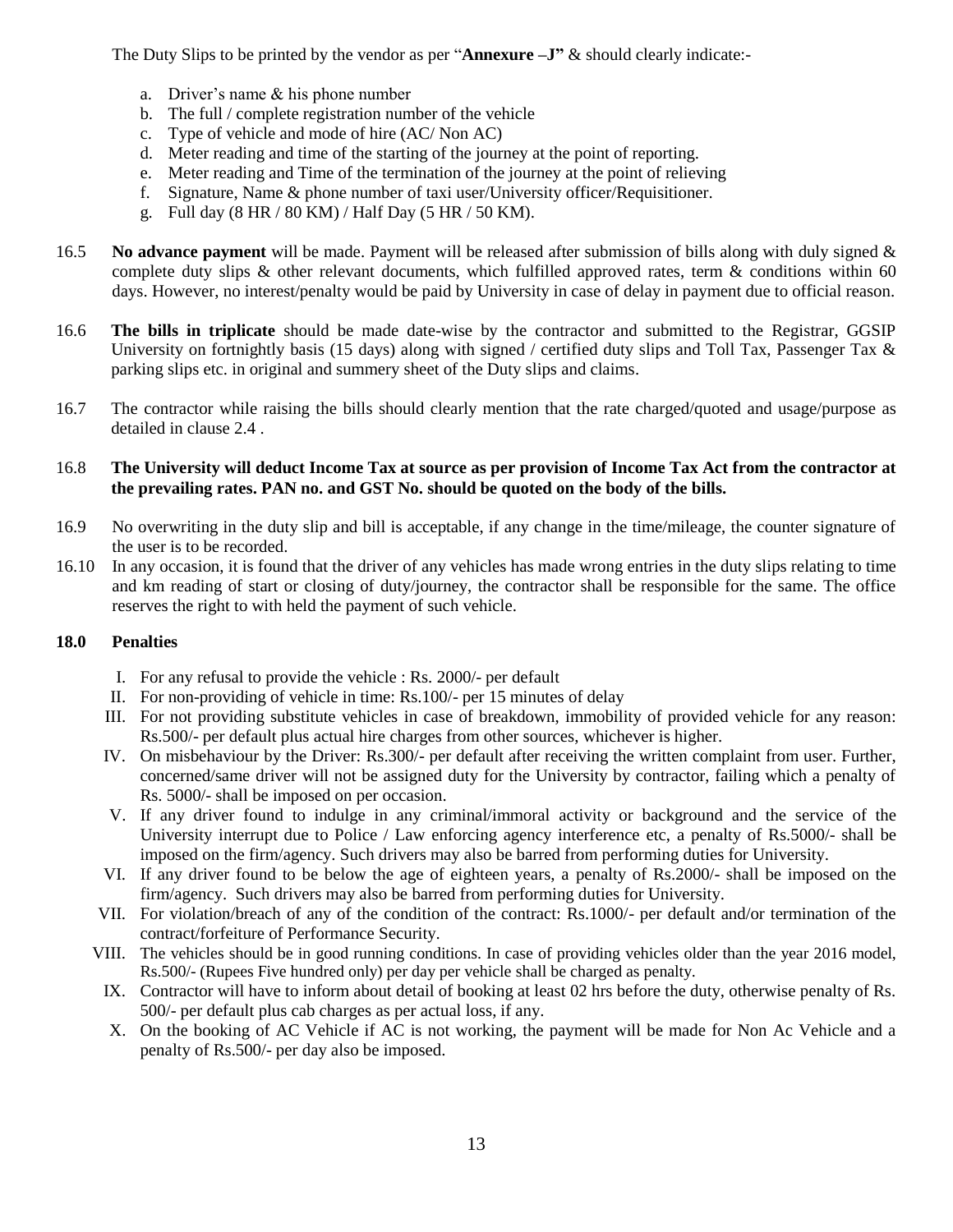### **19.0 Termination of Contract & Arbitration**

- i. **If the contractor fails to fulfil his obligations of the contract at any time during the contract period and/or on persistent complaints of users, related to vehicles, drivers, services, University shall have the power to terminate the contract and in that case the Performance Security deposited by the contractor shall be forfeited and/or the right to debar the vendor for a period of five (5) years to participate in any tender of the University. The decision of Hon'ble Vice Chancellor, Guru Gobind Singh Indraprastha University in this regards would be final and binding.**
- ii. In the case of dispute or differences arising out of or in a way concerning the agreement shall be referred to the Arbitration by sole Arbitrator as per the provision of Arbitration & Conciliation Act, 1996. The Arbitrator shall be nominated by Hon" able Vice Chancellor, Guru Gobind Singh Indraprastha University, Delhi. The award of the arbitrator shall be final and binding on the parties.
- iii. The vehicle should be insured in all respects by the firm. In case of any accident or theft etc. all the claims arising out of it will be met by the agency and University shall not be responsible for any claim.
- iv. The hired vehicle with the driver would be placed at the disposal of the University as and when required. The University would be free to use the hired vehicle in any manner for carrying official, material etc, as per requirement and the firm/agency will not have any objection to it.
- v. The successful contractor shall not engage any sub-contractor or transfer the contract to any other person/firm/agency in any manner. The contractor shall not be permitted to transfer their rights and obligations under the contract to any other person/organization or otherwise.
- vi. Any dispute shall be subject to the Delhi jurisdiction.
- vii. The University reserves the right to reject any or all the tenders without assigning any reason thereof.
- viii. The University reserves the right to cancel the contract at any time without assigning any reasons, whatsoever.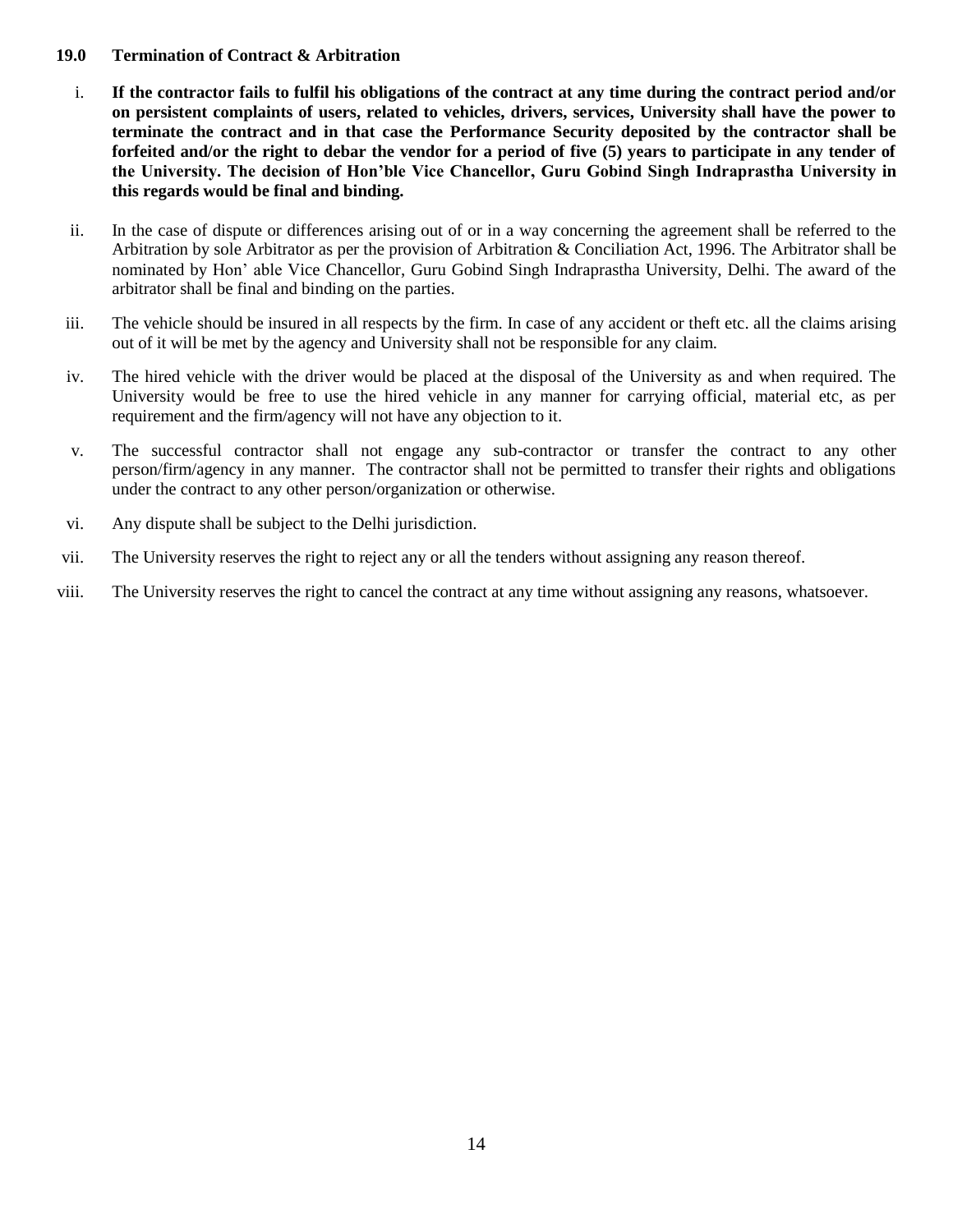# **SECTION -II**

# **Annexure – A**

# **LETTER OF TRANSMITTAL**

Date:

To

**The Registrar** GGS IP University Sector 16C, Dwarka, New Delhi -110078

Tender no. : **We Dated** 

**Sub: Submission of Tender Document for "Engagement of Agency for the purpose of Hiring of Taxis on daily basis for the usage of Guru Gobind Singh Indraprastha University".**

Sir,

Having examined the details given in Tender document for the above work, I/we hereby submit the relevant true & correct information:-

1. I/we hereby certify that all the statements made and information supplied in the enclosed Annexure /Forms accompanying statement are true and correct.

2. I/we have furnished all information and details necessary for eligibility and have no further pertinent information to supply.

3. I/we also authorized the GGSIPU to approach individual, employers, firms, and corporation to verify our competence and general reputation.

4. I/we have read and examined the NIT, all terms & conditions are acceptable to me as mentioned in the tender document.

5. Having read the terms and conditions of the above-mentioned tender and services to be provided, we undersigned, offer to provide light commercial vehicle in conformity with the conditions of contract and specifications for the sum shown in the schedule of prices attached herewith in separate sealed cover and made part of this bid.

6. We undertake, to enter into agreement within one week of being called upon to do so and bear all expenses including charges for stamps etc. and agreement will be binding on us.

7. If our Bid is accepted, we will obtain the bank guarantees from a Scheduled Bank for a sum as mentioned in this tender document for due performance of the contract.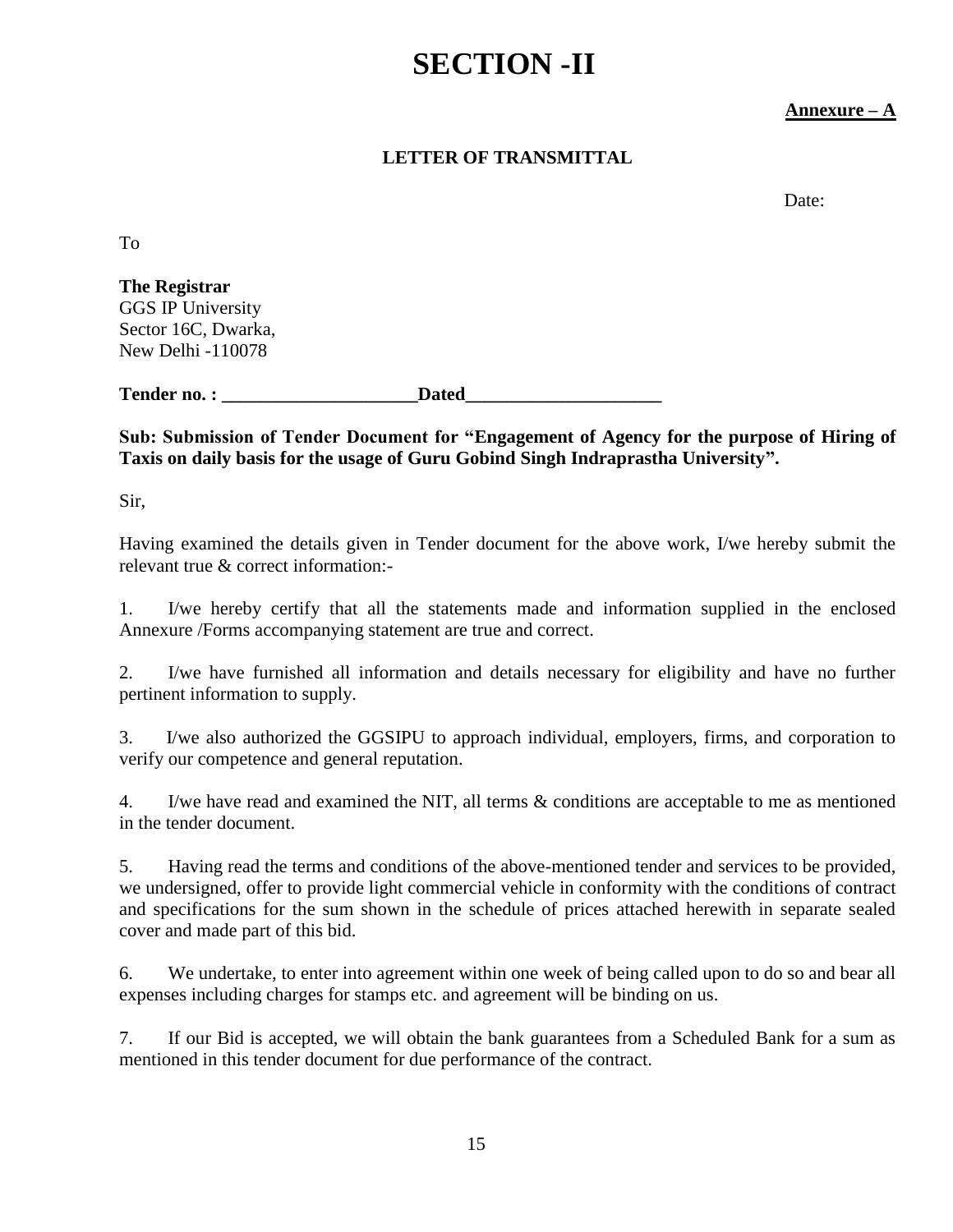8. We agree to abide by this bid for a period of 75 days from the date fixed for bid opening and it shall remain binding upon us and may be accepted at any time before the expiry of that period.

9. Until an agreement is signed and executed, this bid together with your written acceptance thereof, in your notification of award shall constitute a binding contract between us.

10. Bid submitted by us are properly sealed and prepared so as to prevent any subsequent alteration and/or replacement.

11. We understand that you are not bound to accept the lowest or any bid, you may receive.

12. GGSIP University reserve the right to cancel the tender without assigning any reason.

13. GGSIP University reserves the right to reject any or all tenders without assigning any reasons whatsoever.

**Place Name & Signature(s) of Bidder(s) with seal of the Firm**

Date Name of Bidder(s)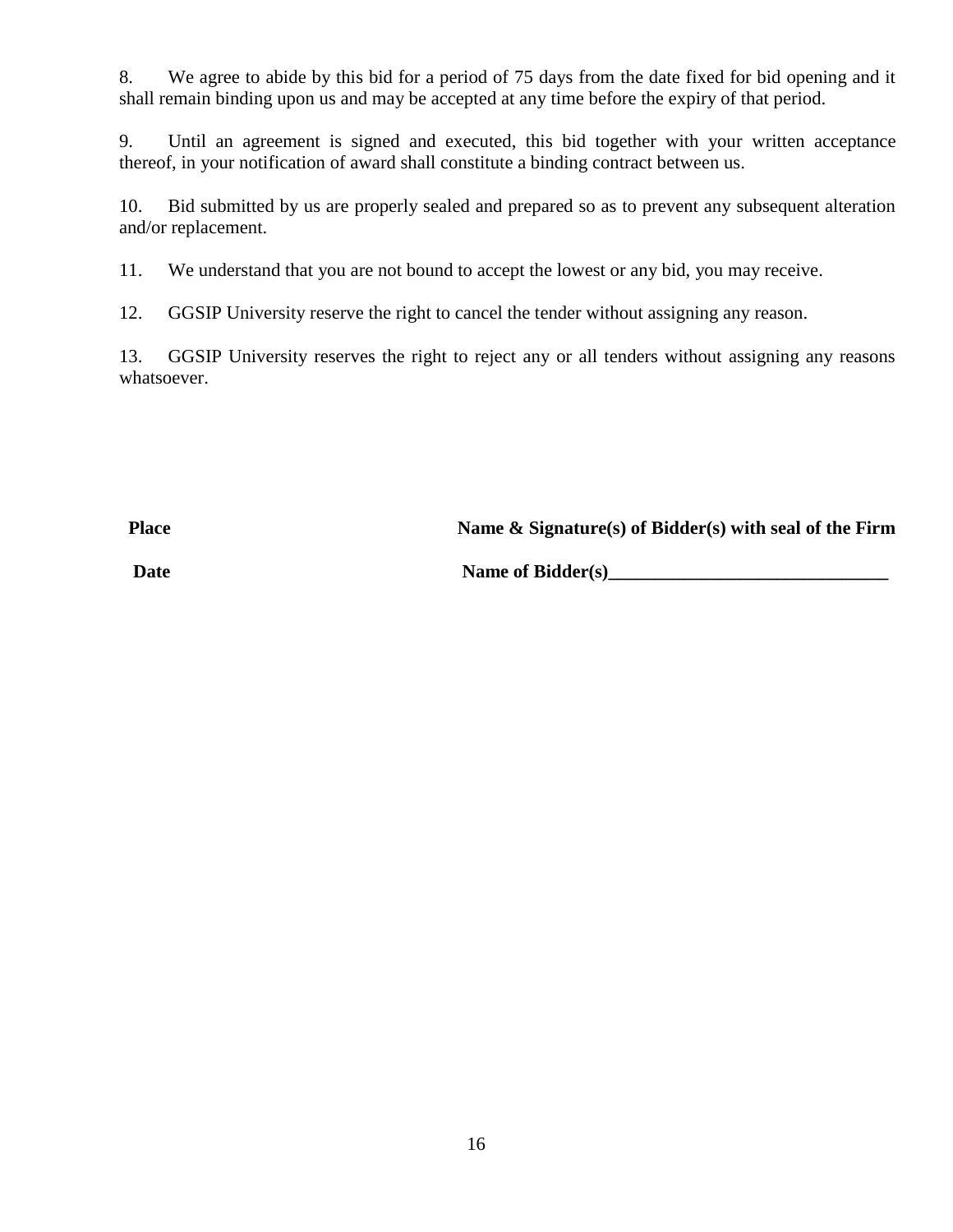# **Annexure – B**

# **ORGANISATIONAL STRUCTURE OF THE TRANSPORTERS/FLEET OWNERS**

| 1.  | Name & Address of the Vendor(s)*:<br>(Attach photograph)                                                                                                                                                                                                                                           |
|-----|----------------------------------------------------------------------------------------------------------------------------------------------------------------------------------------------------------------------------------------------------------------------------------------------------|
| 2.  | Telephone No. / Fax No. / E-mail                                                                                                                                                                                                                                                                   |
| 3.  | Legal status of the Bidder (attach attested copies<br>of original document defining the legal status)<br>An Individual<br>a)<br>A Proprietary firm<br>b)<br>A Firm in Partnership<br>$\mathbf{c})$<br>A Limited Company or Corporation<br>$\rm d)$<br>A Public Sector Undertaking<br>e)            |
| 4.  | Particulars of registration with various Government Bodies (Attach attested Photocopy)<br>Organization /Place of registration<br>Registration No                                                                                                                                                   |
| 5.  | PAN CardNo. _________________________________GST No _____________________________                                                                                                                                                                                                                  |
| 6.  | Names and Titles of Directors & Officers with Designation<br>to be concerned with this work.                                                                                                                                                                                                       |
| 7.  | Name & Designation of individuals authorized to act for the organization:<br>(Pl attach power of attorney in favour of authorized representative duly signed by authorized signatory)                                                                                                              |
| 8.  | Has the Vendor/Contractor/Agency ever abandoned the awarded<br>$\ddot{\phantom{1}}$<br>Work before its completion in the last three (3) years from the last<br>date of bidding ? If so, give name of the work and reasons for abandonment.                                                         |
| 9.  | Has the Vendor/Contractor/Agency, or any constituent partner in<br>case of Partnership firm, ever abandoned the awarded work before<br>its completion in the last three (3) years from the last date of bidding?<br>If so, give name of the project and reasons for abandonment.                   |
| 10. | Has the Vendor/Contractor/Agency ever been debarred/black listed<br>for tendering in any organization in the last three $(3)$ years from the<br>last date of bidding ?at any time? If so, give details.                                                                                            |
| 11. | Has the Vendor/Contractor/Agency ever been convicted by a Court<br>of Law in the last three (3) years from the last date of bidding ? If so,<br>give details.                                                                                                                                      |
| 12. | Any other information considered necessary but not included above.                                                                                                                                                                                                                                 |
|     | * In case of Individual/Proprietary firm, the photograph should be of the individual/proprietor. While in case of others,<br>all partners' photographs or the photograph of the authorised person be pasted above.<br>I/We hereby declare that the information furnished above is true and correct |

| <b>Place</b> | Name $\&$ Signature(s) of Bidder(s) with seal of the Firm |
|--------------|-----------------------------------------------------------|
| <b>Date</b>  | Name of Bidder(s)                                         |
|              |                                                           |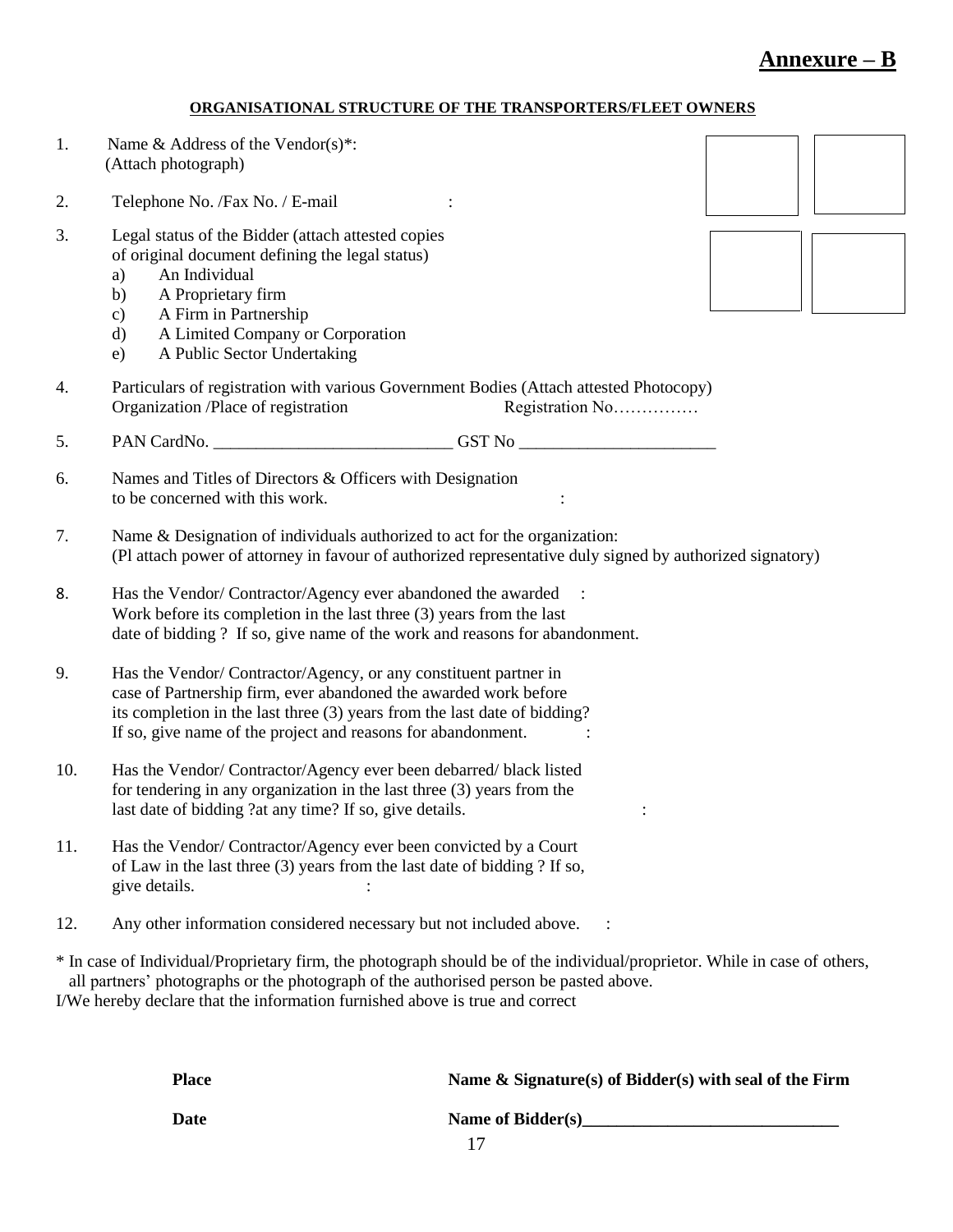# **Annexure-C**



# **GURU GOBIND SINGH INDRAPRASTHA UNIVERSITY SECTOR - 16 C, DWARKA, NEW DELHI- 110078**

\_\_\_\_\_\_\_\_\_\_\_\_\_\_\_\_\_\_\_\_\_\_\_\_\_\_\_\_\_\_\_\_\_\_\_\_\_\_\_\_\_\_\_\_\_\_\_\_\_\_\_\_\_\_\_\_\_\_\_\_\_\_\_\_\_\_\_\_\_\_\_\_\_\_

# **TECHNICAL BID FORM**

1. Name with address of the Tendering Company/Firm/Agency/Individual\_\_\_\_\_\_\_\_\_\_\_\_

2. Nature of Concern Firm (i.e. Sole proprietor or partnership firm or company under Company Act 1956)

3. Telephone No. /Fax No. /E.mail address

- 4. Particulars of the vehicles available with bidder (Attach list of 30 vehicles as **"Annexure-H"**, up to maximum of 5 nos. of Hatchback, at least 5 nos. of Sedan and at least 15 nos. of SUV vehicles, not older than 2016) with copy of Valid Registration Certificate and Valid Permit.
- 5. Turn over/Profit/Loss of last five years i.e.\_\_\_\_\_\_\_\_\_\_\_\_\_\_\_\_\_\_\_\_\_\_\_\_\_\_\_\_\_\_\_\_\_

|     | 2013-14                                                               |  |
|-----|-----------------------------------------------------------------------|--|
|     | 2014-15                                                               |  |
|     | 2015-16                                                               |  |
|     | 2016-17                                                               |  |
|     | 2017-18                                                               |  |
| б.  | PAN No.                                                               |  |
| 7.  | GST No.                                                               |  |
| 8.  | EMD (FDR/Bank Guaranty No.online and<br>amount valid for Four months) |  |
| 9.  | Registration No. with year of<br>Establishment.                       |  |
| 10. | Bidder's Bank, its Address and Bank Account No.                       |  |

I/We the undersigned being contractor as mentioned above, hereby apply to the University for providing Taxi Services as described above in accordance with the terms  $\&$  conditions of the Tender. I/We have read and understood the terms & conditions of the tender and hereby unequivocally accept the same. The terms and conditions of the Tender & N.I.T. are also signed and being submitted with the tender form. **I/We hereby declare that the information furnished above is true and correct.**

| Place | Name & Signature(s) of Bidder(s) with seal of the Firm |
|-------|--------------------------------------------------------|
| Date  | Name of Bidder(s)                                      |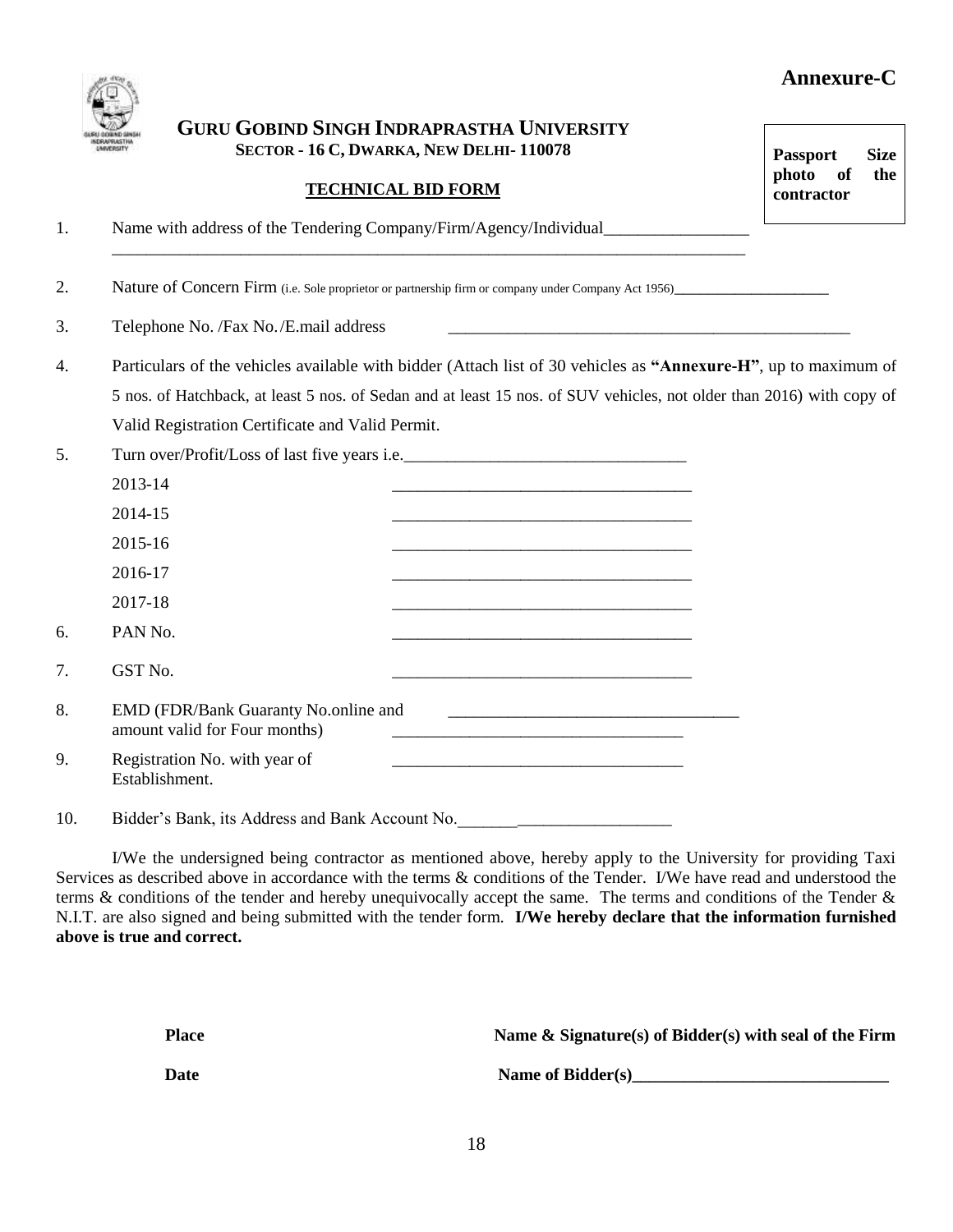## **FINANCIAL INFORMATION**

1) Financial Analysis – Details to be furnished duly supported by figures in balance sheet/profit and loss account for the last five years duly certified by the Chartered Accountant, as submitted by the applicant to the Income Tax Department (Copies to be uploaded)

| <b>Item</b>               | 2013-14 | 2014-15 | 2015-16 | 2016-17 | 2017-18 |
|---------------------------|---------|---------|---------|---------|---------|
| <b>Gross Annual</b>       |         |         |         |         |         |
| turnover on               |         |         |         |         |         |
| works(with paper          |         |         |         |         |         |
| proof)                    |         |         |         |         |         |
| (In Lakhs)                |         |         |         |         |         |
| Profit/Loss<br>(In Lakhs) |         |         |         |         |         |

2) Proposed financial arrangements for carrying out the proposed work.

**Note: Attach certified copies of Balance Sheet of all years (2013-2018) audited, signed & stamped by Chartered Accountant.**

Signature of Chartered Accountant with Seal

**Place Name & Signature(s) of Bidder(s) with seal of the Firm** 

**Date Name of Bidder(s)**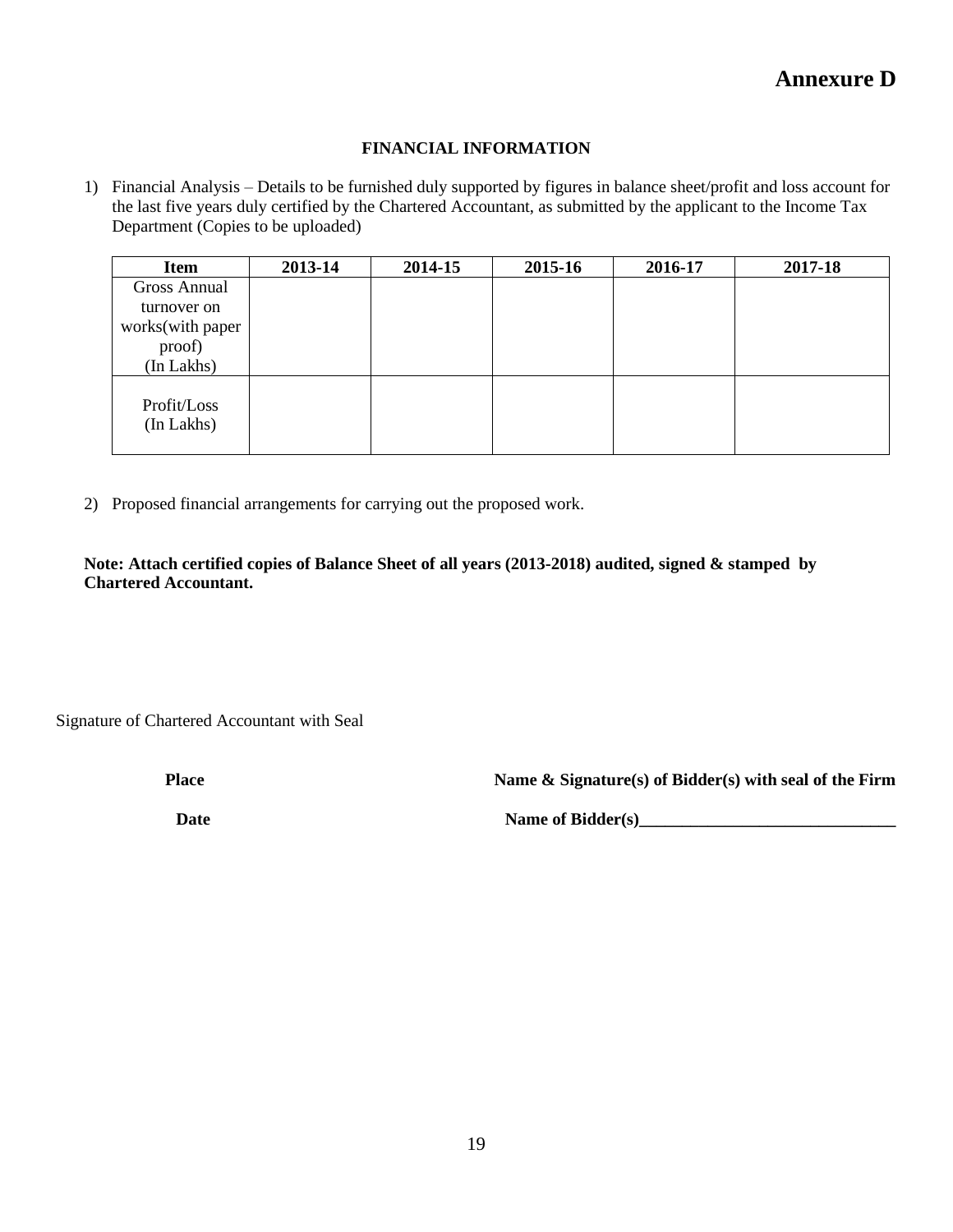# **Annexure E**

### **DETAILS OF ALL WORKS OF SIMILAR NATURE COMPLETED DURING THE LAST FIVE YEARS ENDING LAST DAY OF THE MONTH OF MARCH2018**

| S.<br>No. | of <sub>1</sub><br><b>Name</b><br>Work and<br>Location | of<br>Owner<br>organization | <b>Value</b><br>in Lacs<br>of<br>rupees | of<br>Date<br>commencement<br>as per contract | <b>Stipulated</b><br>date<br>of<br>completion | <b>Actual</b><br>of<br>date<br>completion | Litigation/<br>arbitration<br>cases<br>pending/<br>in progress<br>with<br>details on<br>the day of<br>bidding* | <b>Name</b><br>and<br>address/<br>telephone<br>number<br>of officer<br>to whom<br>reference<br>be<br>may<br>made | <b>Remarks</b> |
|-----------|--------------------------------------------------------|-----------------------------|-----------------------------------------|-----------------------------------------------|-----------------------------------------------|-------------------------------------------|----------------------------------------------------------------------------------------------------------------|------------------------------------------------------------------------------------------------------------------|----------------|
|           | 2                                                      | 3                           | 4                                       | 5                                             | 6                                             | 7                                         | 8                                                                                                              | 9                                                                                                                | 10             |
|           |                                                        |                             |                                         |                                               |                                               |                                           |                                                                                                                |                                                                                                                  |                |

i. "Value" shall mean gross value of the completed work. This should be certified by an officer of the client organization on their letter-head.

ii. Work completion certificate shall be attached.

\* Indicate gross amount claimed and amount awarded in the Litigation/ arbitration.

Signature of Bidder(s) with Seal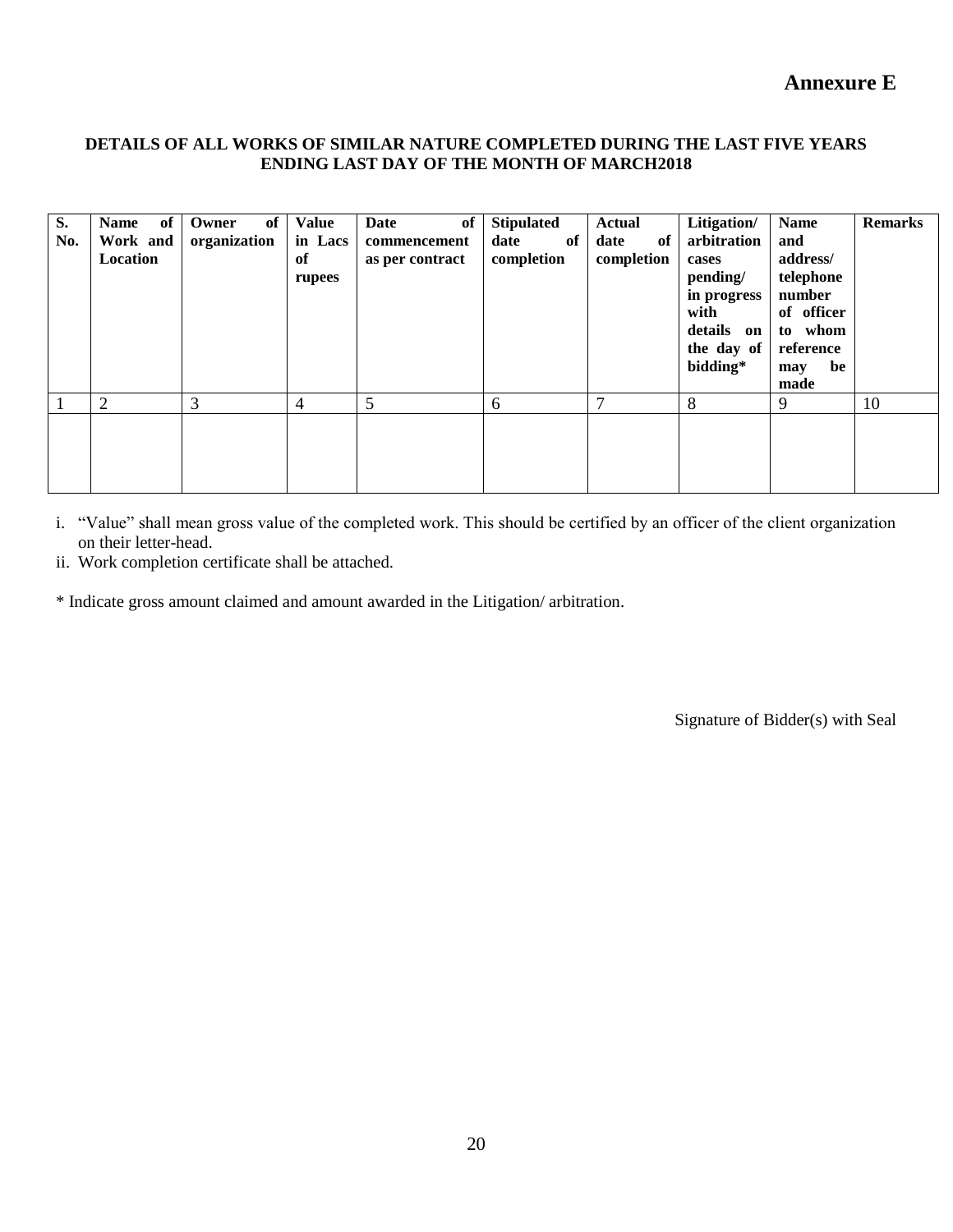# **ANNEXURE-F**

# **DECLARATION FOR FAIR BUSINESS BY THE VENDOR**

# **(Affidavit on Non-Judicial Stamp Paper of Rs.l00/- duly attested by Notary/Magistrate)**

I/We S/o Sh Resident of (Address) do solemnly pledge and affirm:

That I/We certifying that I/We, M/s in submission of this offer confirm that:-

- i) We have not made any misleading or false representation in the forms, statements and attachments in proof of the qualification requirements;
- ii) We do not have records of poor performance such as abandoning the work, not properly completing the contract, inordinate delays in completion, litigation history or financial failures etc.
- iii) Business has not been banned with us by any Govt. Organization/PSUs/Institutions/Schools/ Universities in the last three years up to the last date of bidding.
- iv) We have submitted all the supporting documents and furnished the relevant details as per prescribed format.
- v) The information and documents submitted with the bid by us are correct and we are fully responsible for the correctness of the information and documents submitted by us.
- vi) We understand that in case of any statement/information/document furnished by us or to be furnished by us in connection with this offer is found to be incorrect or false, our EMD in full will be fortified and business dealings will be banned.
- vii) We have not been punished / penalized by way of imprisonment in last three years up to the last date of bidding.
- viii) We have not been blacklisted / debarred by any of the Government/Public Sector Agency in last three years.
- ix) That no case of any nature i.e. CBI, Criminal/IncomeTax/Sale tax/Blacklisting is pending
- x) None of our relative is working in the University.
- xi) I/We undertake to provide drivers without any criminal/immoral background.
- xii) Will fulfill all the Terms and Conditions of the tender and undertake to provide services as per Terms and Conditions including the contract entered with the University.

**Place** Name & Signature(s) of Bidder(s) with seal of the Firm

**Date** Name of Bidder(s)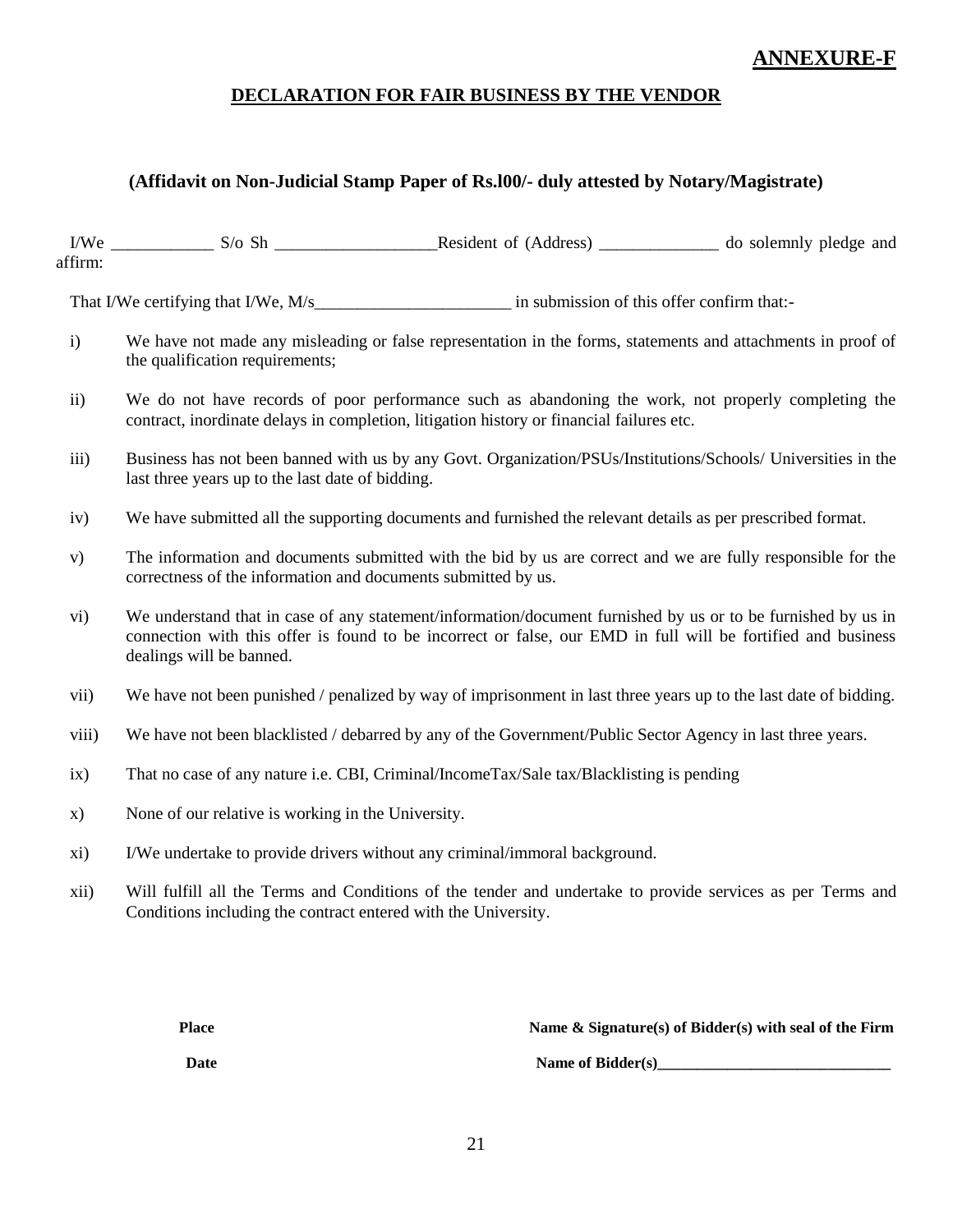## **FORM OF BANK GUARANTEE FOR PERFORMANCE SECURITY (Refer Clause 6 of the NIT) (To be stamped in accordance with Stamps Act of India)**

1. THIS DEED of Guarantee made this day of \_\_\_\_\_\_\_\_\_\_\_\_\_\_\_between \_\_\_\_\_\_\_\_\_\_\_\_\_\_\_\_\_\_\_\_\_\_\_\_\_\_\_\_ (Name of the Bank) (hereinafter called the "Bank") of the one part and (Guru Gobind Singh Indraprastha University, Delhi) (hereinafter called the "Department") of the other part.

2. WHEREAS \_\_\_\_\_\_\_\_\_\_\_\_\_\_\_\_\_\_\_\_\_\_\_\_( Guru Gobind Singh Indraprastha University, Delhi) has awarded the contract for providing vehicles on hire basis for Rs. \_\_\_\_\_\_\_\_\_\_\_\_\_\_\_\_\_\_\_\_\_\_\_\_(Rupees in figures and words) (hereinafter called the "contract") to  $M/s$  (Name of the contractor) (hereinafter called the "contractor").

3. AND WHEREAS THE Contractor is bound by the said Contract to submit to the Employer a Performance Security for a total amount of Rs. (Amount in figures and words).

4. NOW WE the Undersigned \_\_\_\_\_\_\_\_\_\_\_\_\_\_\_\_\_\_\_\_\_\_\_\_\_\_(Name of the Bank) being fully authorized to sign and to incur obligations for and on behalf of and in the name of \_\_\_\_\_\_\_\_\_\_\_\_\_\_\_\_\_\_\_\_\_(Full name of Bank), hereby declare that the said Bank will guarantee the Guru Gobind Singh Indraprastha University the full amount of Rs.\_\_\_\_\_\_\_\_\_\_\_\_\_\_\_\_\_\_\_\_\_\_\_\_ (Amount in figures and words) as stated above.

5. After the Contractor has signed the aforementioned contract with the Guru Gobind Singh Indraprastha University, the Bank is engaged to pay the Guru Gobind Singh Indraprastha University, any amount up to and inclusive of the aforementioned full amount upon written order from the Guru Gobind Singh Indraprastha University to indemnify the Guru Gobind Singh Indraprastha University for any liability of damage resulting from any defects or shortcomings of the Contractor or the debts he may have incurred to any parties involved in the Works under the Contract mentioned above, whether these defects or shortcomings or debts are actual or estimated or expected. The Bank will deliver the money required by the Guru Gobind Singh Indraprastha University immediately on demand without delay without reference to the Contractor and without the necessity of a previous notice or of judicial or administrative procedures and without it being necessary to prove to the Bank the liability or damages resulting from any defects or shortcomings or debts of the Contractor. The Bank shall pay to the Guru Gobind Singh Indraprastha University any money so demanded notwithstanding any dispute/disputes raised by the Contractor in any suit or proceedings pending before any Court, Tribunal or Arbitrator(s) relating thereto and the liability under this guarantee shall be absolute and unequivocal.

6. THIS GUARANTEE is valid for a period of \_\_\_\_\_\_\_\_\_\_ months from the date of signing. (The initial period for which Guarantee will be valid must be for at least six months longer than the anticipated expiry date of the Contract period).

7. At any time during the period in which this Guarantee is still valid, if the Guru Gobind Singh Indraprastha University agrees to grant a time of extension to the contractor or if the contractor fails to complete the works within the time of completion as stated in the contract, or fails to discharge himself of the liability or damages or debts as stated under para-5 above, it is understood that the Bank will extend this Guarantee under the same conditions for the required time on demand by the Guru Gobind Singh Indraprastha University and at the cost of the contractor.

8. The Guarantee hereinbefore contained shall not be affected by any change in the Constitution of the Bank or of the contractor.

9. The neglect or forbearance of the Guru Gobind Singh Indraprastha University in enforcement of payment of any moneys, the payment whereof is intended to be hereby secured or the giving of time by the Guru Gobind Singh Indraprastha University for the payment hereof shall in no way relieve the Bank of their liability under this deed.

10. The expressions "the Department", "the Bank" and "the Contractor" hereinbefore used shall include their respective successors and assigns.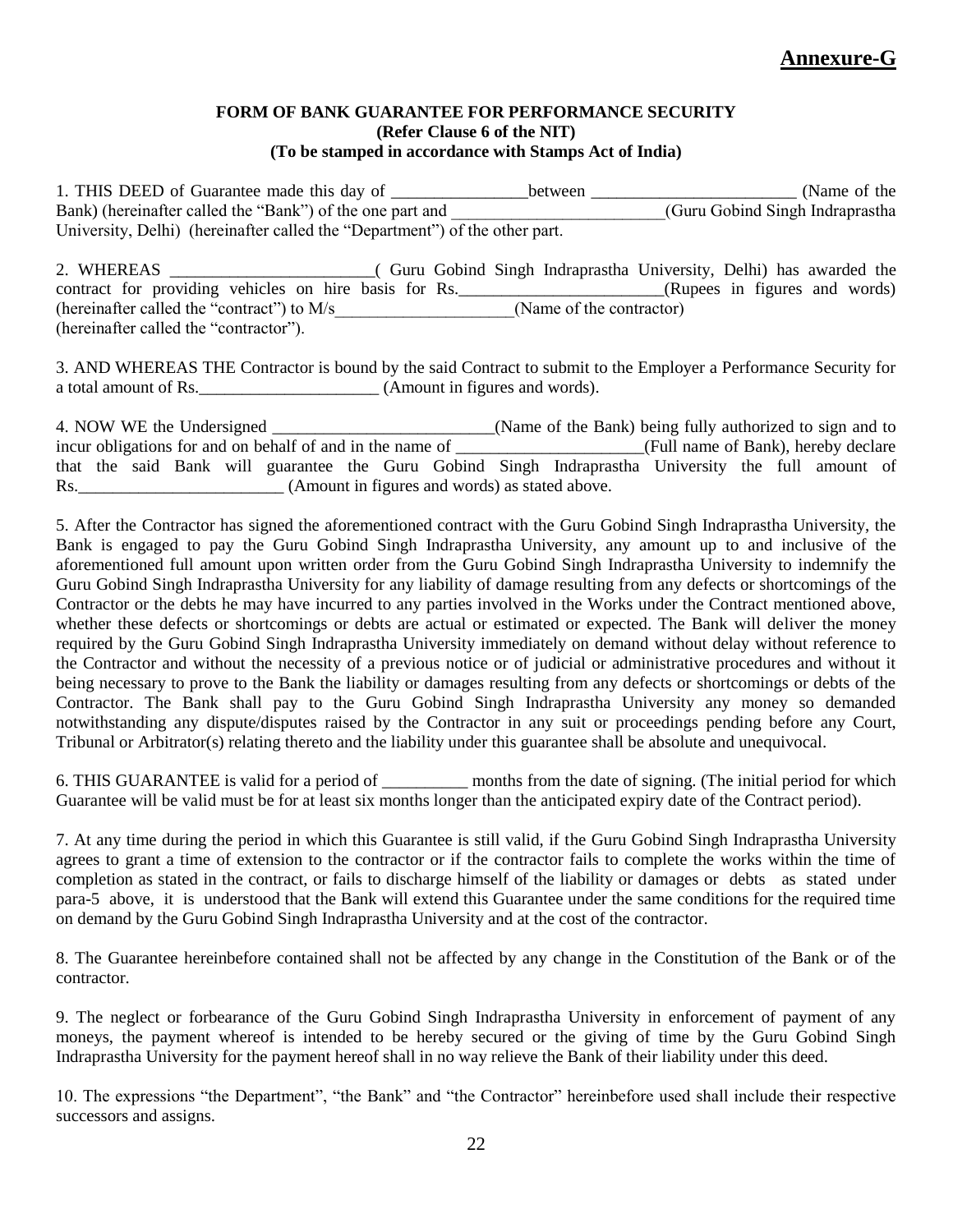IN WITNESS whereof I/We of the bank have signed and sealed this guarantee on the\_\_\_\_\_\_\_\_\_\_\_ day of \_\_\_\_\_\_\_\_\_\_(Month)\_\_\_\_\_\_\_\_\_\_\_(year) being herewith duly authorized.

For and on behalf of the \_\_\_\_\_\_\_\_\_\_Bank.

| Signature of authorized Bank official |  |
|---------------------------------------|--|
| Name                                  |  |
|                                       |  |
| I.D. No.                              |  |
| Stamp/Seal of the Bank.               |  |
|                                       |  |

Signed, sealed and delivered for and on behalf of the Bank by the above named \_\_\_\_\_\_\_\_\_\_\_\_\_\_\_\_\_\_ in the presence of:

| Witness-1. |  |
|------------|--|
| Signature  |  |
| Name       |  |
| Address    |  |

| Witness-2. |  |
|------------|--|
| Signature  |  |
| Name       |  |
| Address    |  |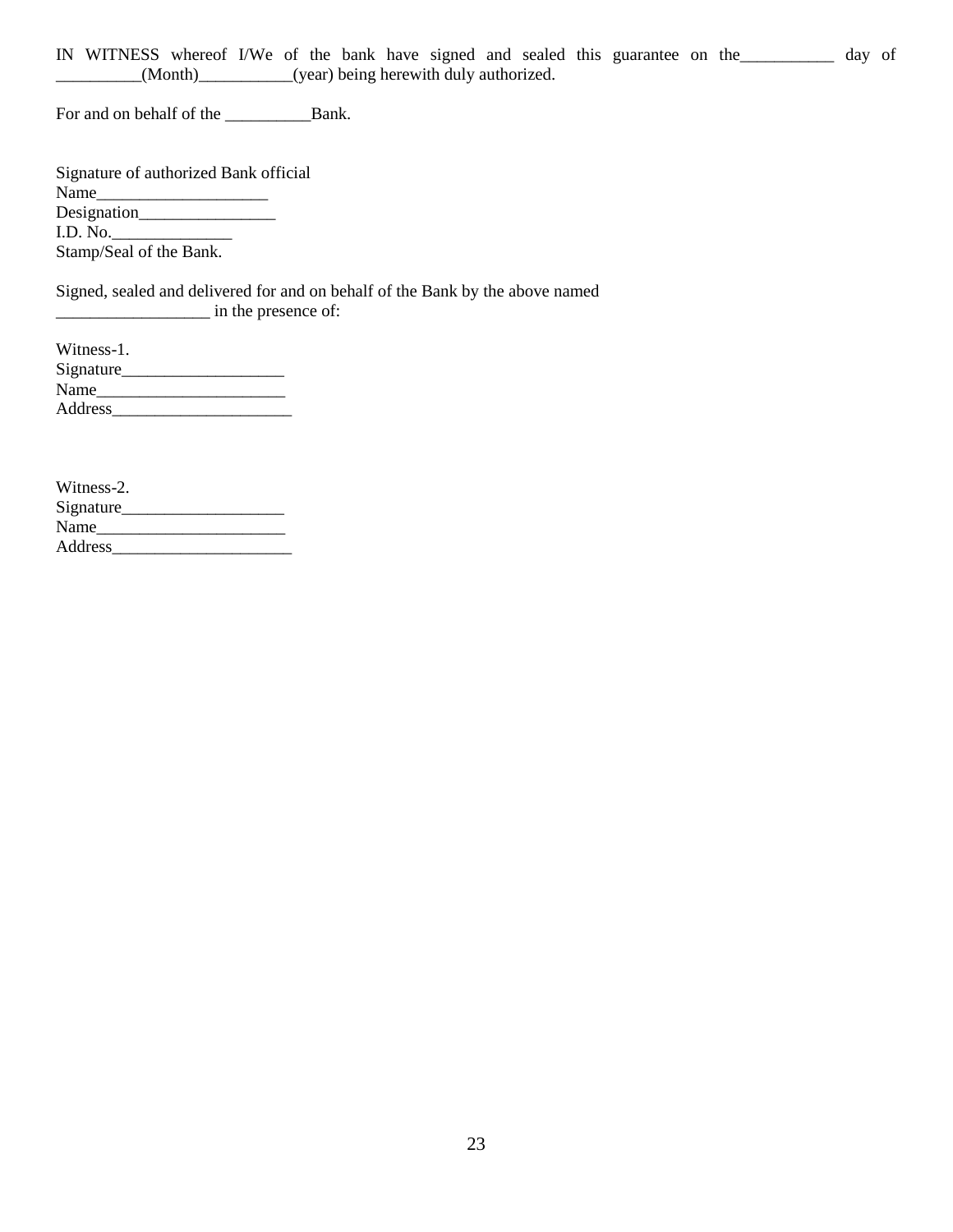

# **GURU GOBIND SINGH INDRAPRASTHA UNIVERSITY SECTOR-16C, DWARKA, NEW DELHI- 110078**

**LIST OF 30 VEHICLES,** i.e. up to maximum of 5 nos. of Hatchback, at least 5 nos. of Sedan and at least 15 nos. of SUV vehicles**,** not older than 2016.

| S. No.           | <b>Make of Vehicle</b> | Registration<br><b>Number</b> | Model & Year of<br><b>Registration</b> | Permit no. and its<br><b>Validity</b> |
|------------------|------------------------|-------------------------------|----------------------------------------|---------------------------------------|
| $\overline{1}$ . |                        |                               |                                        |                                       |
| $\overline{2}$ . |                        |                               |                                        |                                       |
| $\overline{3}$ . |                        |                               |                                        |                                       |
| $\overline{4}$ . |                        |                               |                                        |                                       |
| 5.               |                        |                               |                                        |                                       |
| $\overline{6}$ . |                        |                               |                                        |                                       |
| 7.               |                        |                               |                                        |                                       |
| 8.               |                        |                               |                                        |                                       |
| 9.               |                        |                               |                                        |                                       |
| 10.              |                        |                               |                                        |                                       |
| 11.              |                        |                               |                                        |                                       |
| 12.              |                        |                               |                                        |                                       |
| 13.              |                        |                               |                                        |                                       |
| 14.              |                        |                               |                                        |                                       |
| 15.              |                        |                               |                                        |                                       |
| 16.              |                        |                               |                                        |                                       |
| 17.              |                        |                               |                                        |                                       |
| 18.              |                        |                               |                                        |                                       |
| 19.              |                        |                               |                                        |                                       |
| 20.              |                        |                               |                                        |                                       |
| 21.              |                        |                               |                                        |                                       |
| 22.              |                        |                               |                                        |                                       |
| 23.              |                        |                               |                                        |                                       |
| 24.              |                        |                               |                                        |                                       |
| 25.              |                        |                               |                                        |                                       |
| 26.              |                        |                               |                                        |                                       |
| 27.              |                        |                               |                                        |                                       |
| 28.              |                        |                               |                                        |                                       |
| 29.              |                        |                               |                                        |                                       |
| 30.              |                        |                               |                                        |                                       |

**Place Name & Signature(s) of Bidder(s) with seal of the Firm Date** Name of Bidder(s)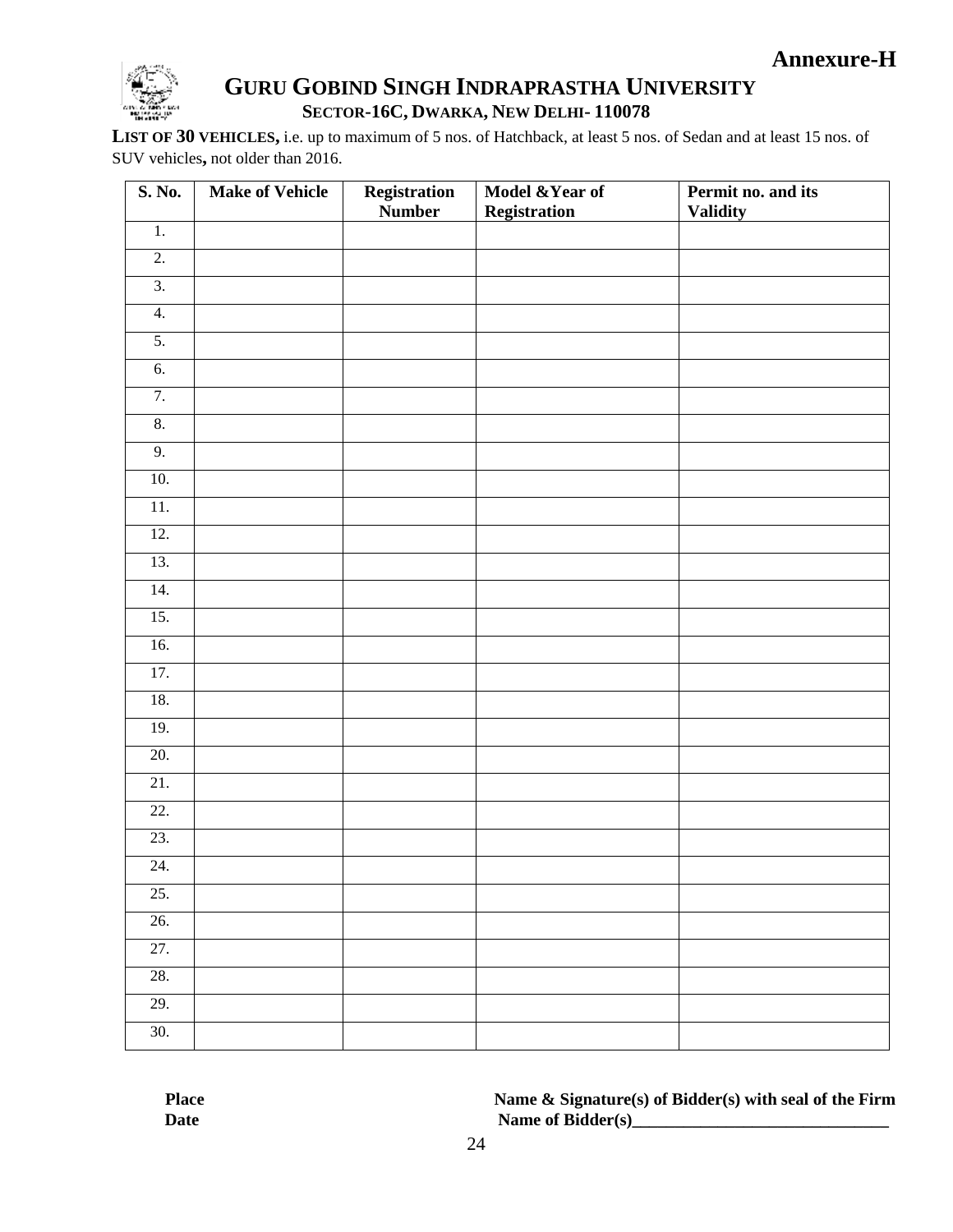# **Annexure-I**

# **AGREEMENT**

The agreement is made on this \_\_\_\_\_\_\_\_\_\_\_\_\_ day of (month)\_\_\_\_\_\_\_\_\_\_\_\_ (year) between the Registrar, GGSIP University (herein after called the purchase) acting through its authorized officials \_\_\_\_\_\_\_\_\_\_\_\_\_\_\_\_\_\_\_ (respective GGSIPU) and \_\_\_\_\_\_\_\_\_\_\_\_\_\_\_\_\_\_\_ (Herein after called the contractor whose term includes its successor and assignees), whose address is  $\Box$ 

The contractor shall provide commercial vehicles on hire basis for the University for official use on the terms and conditions contained and the rates as mentioned. Now, these present witnesses as and hereby agreed and declare by and between the parties these present as followings.

The transporter/contractor/firm/agency shall during the period of contract that is to say from date of execution of agreement to \_\_\_\_\_\_\_\_\_\_\_\_\_\_\_\_\_\_\_\_\_ or until this contract is determined by such notice as herein after mentioned will provide commercial vehicles not older than 2016 Model, on the rates accepted as described as schedule to this agreement. **It is agreed by the contractor that number of vehicles required is likely to change and may be demanded according to the exigencies of service by GGSIP University, Delhi.**

- ii) The contractor shall comply with all the terms and conditions of the tender document no. dated \_\_\_\_\_\_\_\_\_ which are part and parcel of this agreement and forms integral part of this agreement and also the following.
- iii) **The authorised officers of GGSIP University shall place orders for their requirements on the official hire order form and will receive acknowledgement from the contractor for supply of vehicles.** It is anticipated that the contractor will supply of vehicle to these authorities on regular basis until such time the contract is valid and the parties in agreement are satisfied with the performance of the contract.
- iv) The contractor will provide vehicles to GGSIP University not older than 2016 and registered for the commercial purpose only and duty, taxes. Insurance etc. due for such vehicle shall be liability of the contractor.
- v) The contractor shall submit bills to the GGSIP University on fortnightly basis for release of payment for the vehicles supplied to them respectively as detailed in tender.
- vi) The driver of the vehicle shall be provided with the duty slip by the contractor where date, time, kms reading are to be filled and signed by the user/GGSIP University official. On the basis of these, the bill shall be raised to GGSIP University by the contractor for the vehicles under their control.
- vii) Vehicles shall be supplied by the contractor with following approved rates:
- viii) Time and Mileage will be calculated on the basis of difference between reporting time and releasing time of each duty as noted on the duty slip by the user. Distance covered shall be calculated from difference between reporting point KMs and releasing point KMs.
- ix) If the contractor fails to provide the vehicle to GGSIP University and if the service is not found satisfactory enough, the GGSIP University shall have the right to terminate the contract in whole or part **for the vehicles under their control**.
- x) In case of any accident resulting in loss or damage to property or life, the sole responsibility for any legal or financial implication would vest with the contractor. GGSIP University shall have no liability whatsoever.
- xi) The tender document no. Which is annexed to this agreement is an integral part of this agreement.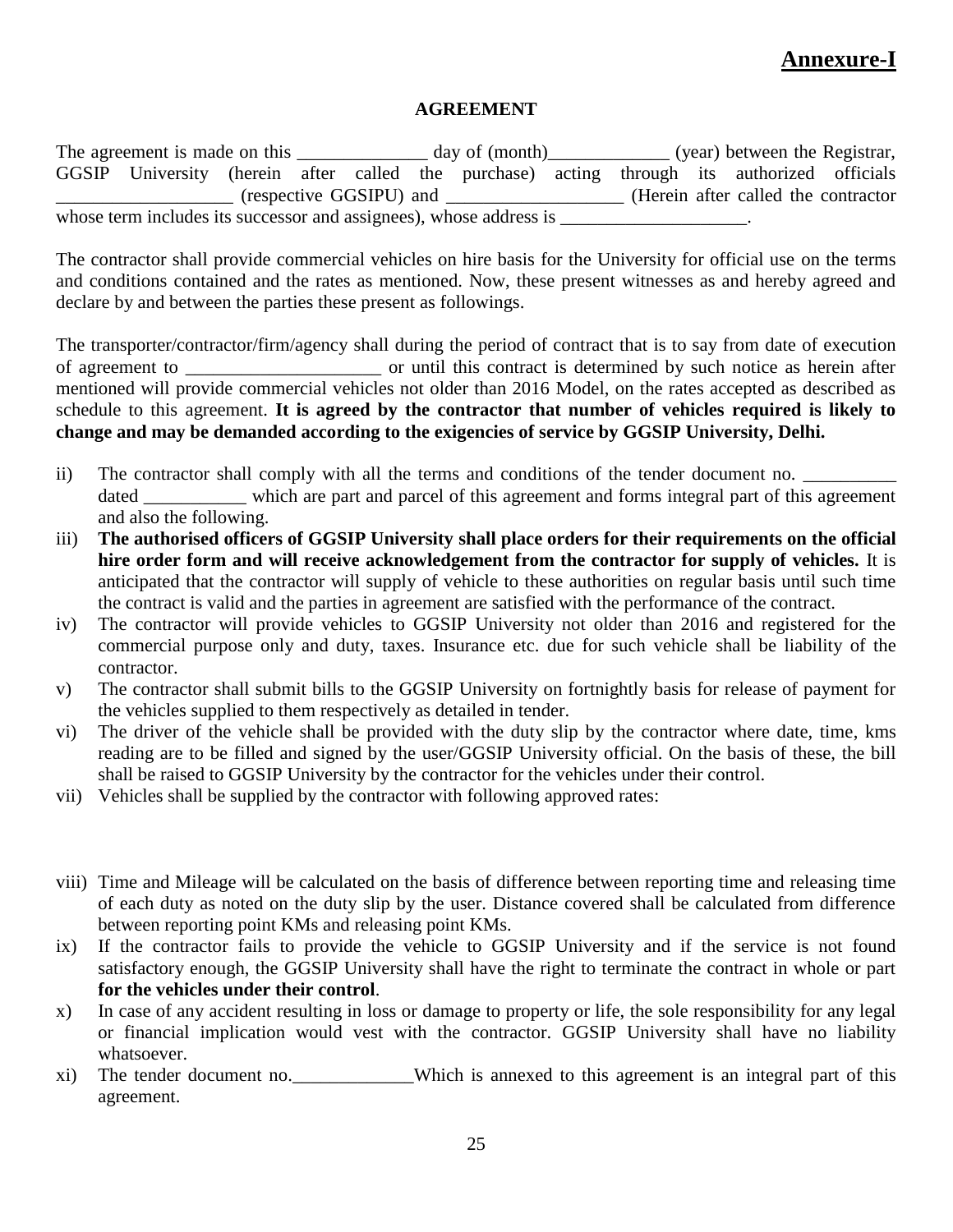- xii) For any legal dispute claims that may arise during the currency of the agreement in respect of vehicles provided by contractor. GGSIP University will not be liable for any loss, damage, etc. suffered / to be suffered by the contractor or third party, as the case may be, and the contractor shall bear the sole liability arising out of such disputes.
- xiii) If any reason GGSIP University is dissatisfied in any way with the standard of the vehicle or felt deficiency in service during the Tender period, it will be reported to the contractor on writing by the GGSIP University. The contractor without raising any dispute on such assessment by the GGSIP University regarding the standard of the vehicle provided or quality of service rendered by them, may immediately replace it with another commercial vehicle on receipt of such complaint.
- xiv) The Contract shall also be liable for all fines, penalties and traffic and other criminal offences arising out of or concerning the use of the vehicle during the hire period.
- xv) In the event of any question, dispute or differences arising under the agreement or in connection there with (Except as to matter the decision to which is specifically provided under this agreement), the same shall be referred to sole arbitration GGSIP University. The agreement to appoint an arbitrator will be in accordance with the Arbitrator and Conciliation Act 1996.
- xvi) All disputes are subjected to the jurisdiction of the court at Delhi Only.

In witness whereof the parties present have here into set their respective hands and seals the day. Year in \_\_\_\_\_

Above written:

| $\overline{\mathcal{L}}$                |                                   |  |
|-----------------------------------------|-----------------------------------|--|
| Signature on Behalf of GGSIP University | Signature on Behalf of Contractor |  |
| Name:<br>Designation:<br>Seal:          | Name:<br>Designation:<br>Seal:    |  |
| Agreement signed in the presence of     |                                   |  |
| Witness 1:                              | Witness 2:                        |  |
| Signature:                              | Signature:                        |  |
| Name:                                   | Name:                             |  |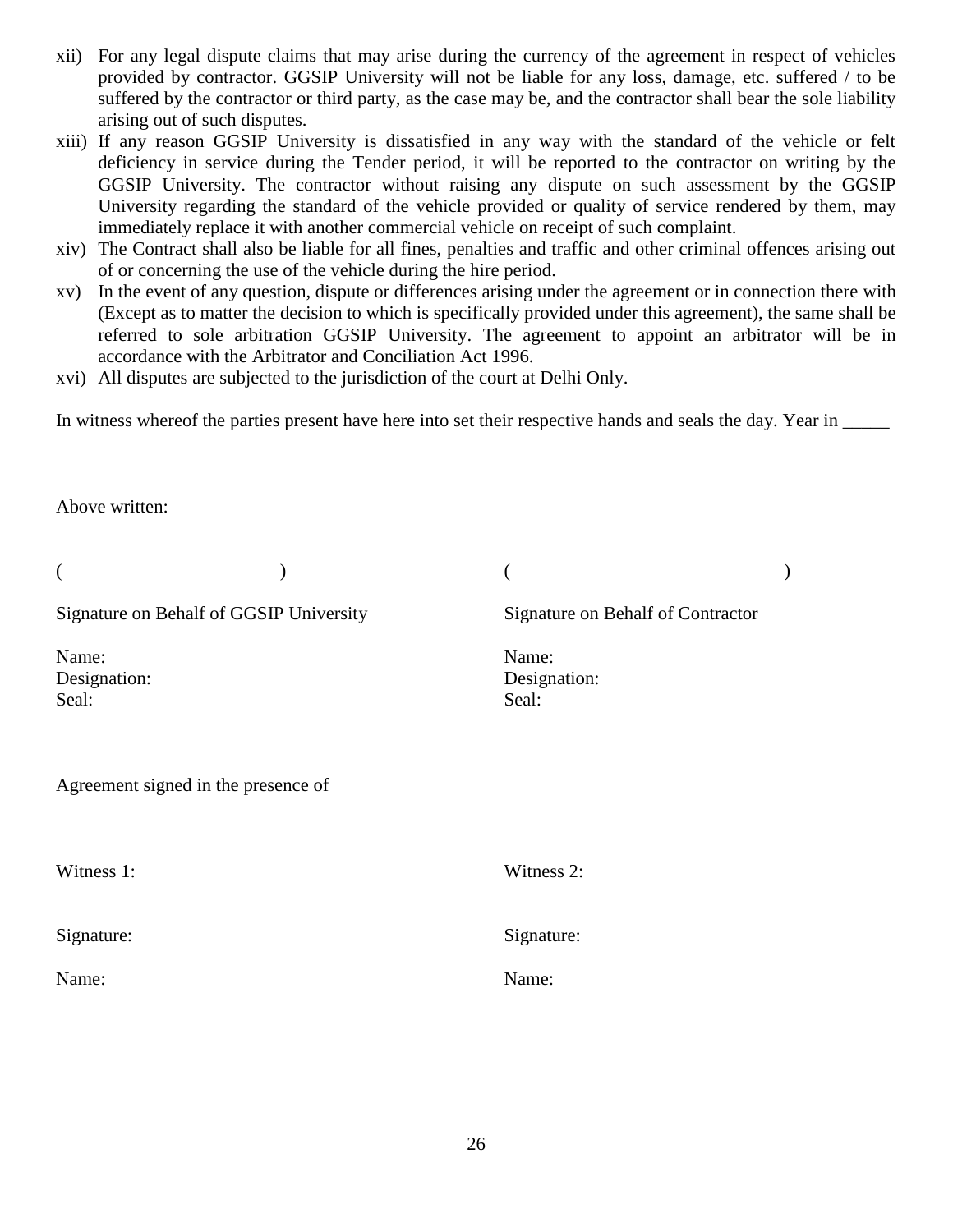# **Annexure -J**

# **"Duty Slips/Movement Slips"** (to be printed by the vendor)

| Reporting Person name &<br>Phone no. | Duty No.           |
|--------------------------------------|--------------------|
| <b>Reporting Place</b>               | Type of Vehicle    |
| Driver's name $\&$ phone<br>number   | Vehicle No.        |
|                                      | Model No.          |
| Booked By                            | User Dept /Purpose |

| <b>Date</b> | <b>Kilometres</b> |               | Time            |                 |     | <b>Total</b> |     | <b>Extra</b> |
|-------------|-------------------|---------------|-----------------|-----------------|-----|--------------|-----|--------------|
|             | <b>Starting</b>   | $\frac{1}{2}$ | <b>Starting</b> | $\bigcap$ osing | Kms | <b>Hrs</b>   | Kms | Hrs          |
|             |                   |               |                 |                 |     |              |     |              |
|             |                   |               |                 |                 |     |              |     |              |

Time & Distance mileage calculated from the "reporting point/pick-up" to the "relieving point/releasing point / drop point". No "duty slip" shall be entertained unless and until it is certified/verified by the concerned taxi user or University officer/Requisitioner

Good Left in the Vehicle at Owner"s Risk

Signature of the User of Vehicle

Countersigned by Requisitioner

.

Next Day requirement Customer/User Comments/Suggestions if Any.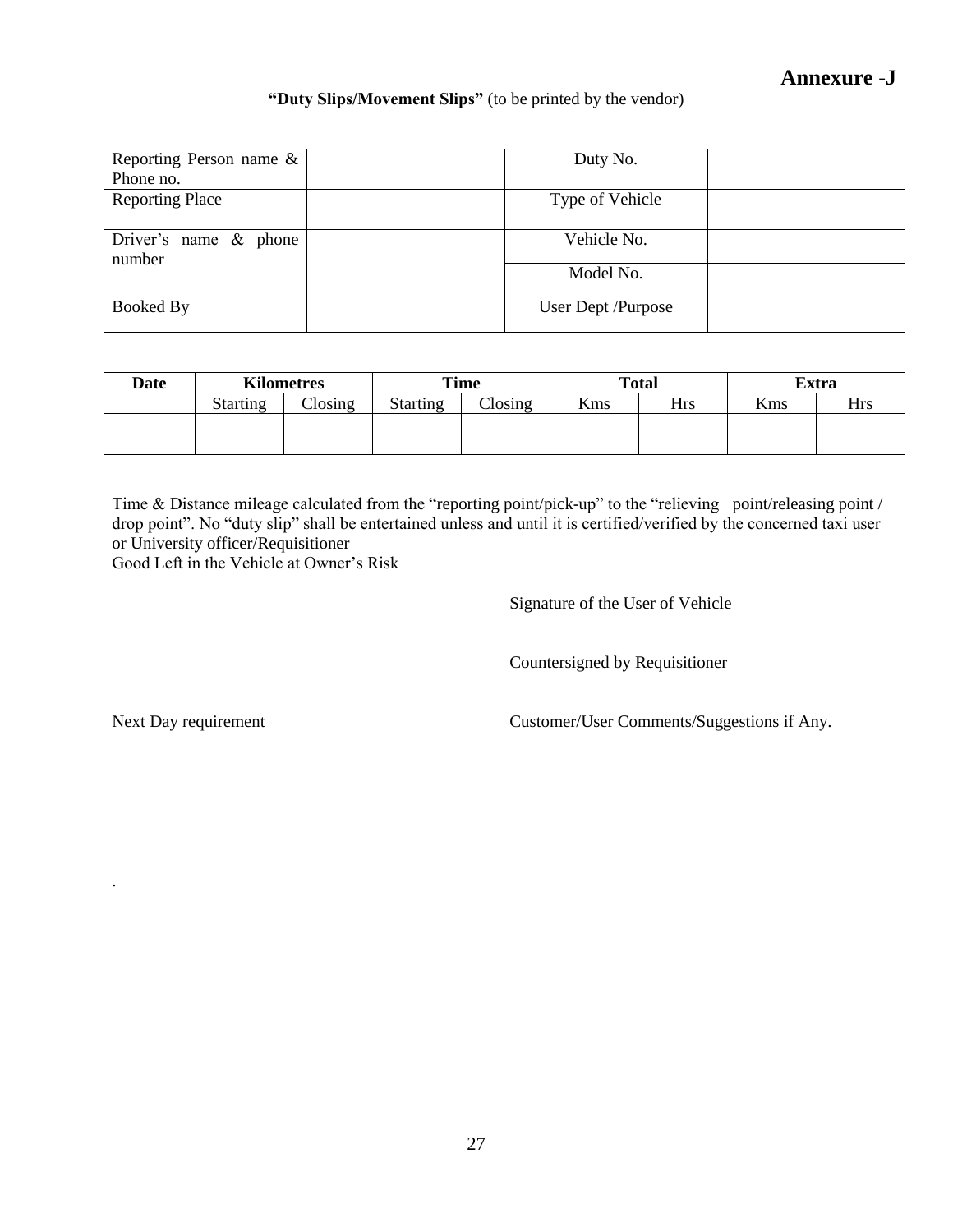# **SECTION - III**

# **Annexure-K**

# **FINANCIAL BID (PART – I)**

Performa for Quotation of Rates for Providing Taxis not older than 2016 on Daily Basis only for Delhi & NCR on Hire Basis

(No blanks should be left which would be otherwise made the tender liable for rejection)

\_\_\_\_\_\_\_\_\_\_\_\_\_\_\_\_\_\_\_\_\_\_\_\_\_\_\_\_\_\_\_\_\_\_\_\_\_\_\_\_\_\_\_\_\_\_\_\_\_

NAME & ADDRESS OF THE FIRM  $\qquad \qquad : \qquad$ 

# NAME OF THE CONTRACTOR  $\qquad \qquad :$

| S. No.                  | <b>Item Description/type/Make</b><br>of Vehicle                                                                                                                                                      | Item<br>Code | <b>Rates for</b><br>$5 \text{ hrs}/50$<br>$kms$ (in Rs.)<br>(Half Day) | <b>Rates for</b><br>8 hrs/80 kms<br>(in Rs.)<br>(Full Day) | <b>Rates for</b><br>Extra Km<br>(Per Km).<br>(in Rs.) | <b>Rates for extra</b><br><b>Hours</b><br>(Per hr.) (Rs.) | <b>Night halt</b><br>charges of<br>Driver/Night<br>(Rs.) | <b>Grand Total</b><br>(Amount in Rs.) |
|-------------------------|------------------------------------------------------------------------------------------------------------------------------------------------------------------------------------------------------|--------------|------------------------------------------------------------------------|------------------------------------------------------------|-------------------------------------------------------|-----------------------------------------------------------|----------------------------------------------------------|---------------------------------------|
| 1                       | Hatchback like Indica/ WagonR<br>/Santro/Ritz/Liva/Swift/Eeco or<br>equivalent AC                                                                                                                    | ITEM1        |                                                                        |                                                            |                                                       |                                                           |                                                          |                                       |
| $\overline{2}$          | Hatchback like Indica/ WagonR/<br>Santro/Ritz/Liva/Swift/ Eeco or<br>equivalent NON -AC                                                                                                              | ITEM2        |                                                                        |                                                            |                                                       |                                                           |                                                          |                                       |
| $\mathfrak{Z}$          | Sedan like Amaze/ Ameo/Aspire<br>/Fiat Linea/Varito/Vento/ Manza<br>/Verna/Honda City/Sunny/<br>Indigo /Accent/Desire/Etios/<br>Ford Eco sports/ Maruti SX4/<br>Maruti Ciaz or equivalent AC         | ITEM3        |                                                                        |                                                            |                                                       |                                                           |                                                          |                                       |
| $\overline{4}$          | Sedan like Amaze/Ameo/Aspire<br>/Fiat Linea/Varito/Vento/Manza<br>/ Verna/ Honda City/ Sunny/<br>Indigo/Accent /Desire/Etios/<br>Ford Eco sports/ Maruti SX4/<br>Maruti Ciaz or equivalent<br>NON-AC | ITEM4        |                                                                        |                                                            |                                                       |                                                           |                                                          |                                       |
| $\mathfrak{F}$          | SUV-I like Bolero/ Xylo/ Tata<br>Safari/ Aria/ Ertiga/ Lodgy/<br>Marazzo or equivalent AC                                                                                                            | ITEM5        |                                                                        |                                                            |                                                       |                                                           |                                                          |                                       |
| 6                       | SUV-I like Bolero/ Xylo/ Tata<br>Safari/ Aria/ Ertiga / Lodgy/<br>Marazzo or equivalent NON-AC                                                                                                       | ITEM6        |                                                                        |                                                            |                                                       |                                                           |                                                          |                                       |
| $7\phantom{.0}$         | SUV-II like Innova/ Scorpio or<br>equivalent AC                                                                                                                                                      | ITEM7        |                                                                        |                                                            |                                                       |                                                           |                                                          |                                       |
| 8                       | SUV-II like Innova/ Scorpio or<br>equivalent NON-AC                                                                                                                                                  | ITEM8        |                                                                        |                                                            |                                                       |                                                           |                                                          |                                       |
| <b>Total in Figures</b> |                                                                                                                                                                                                      |              |                                                                        |                                                            |                                                       |                                                           |                                                          |                                       |

| Timing of night charges | 11.00 pm to $05.00$ am |
|-------------------------|------------------------|

**Place Name & Signature(s) of Bidder(s) with seal of the Firm** 

Date Name of Bidder(s)